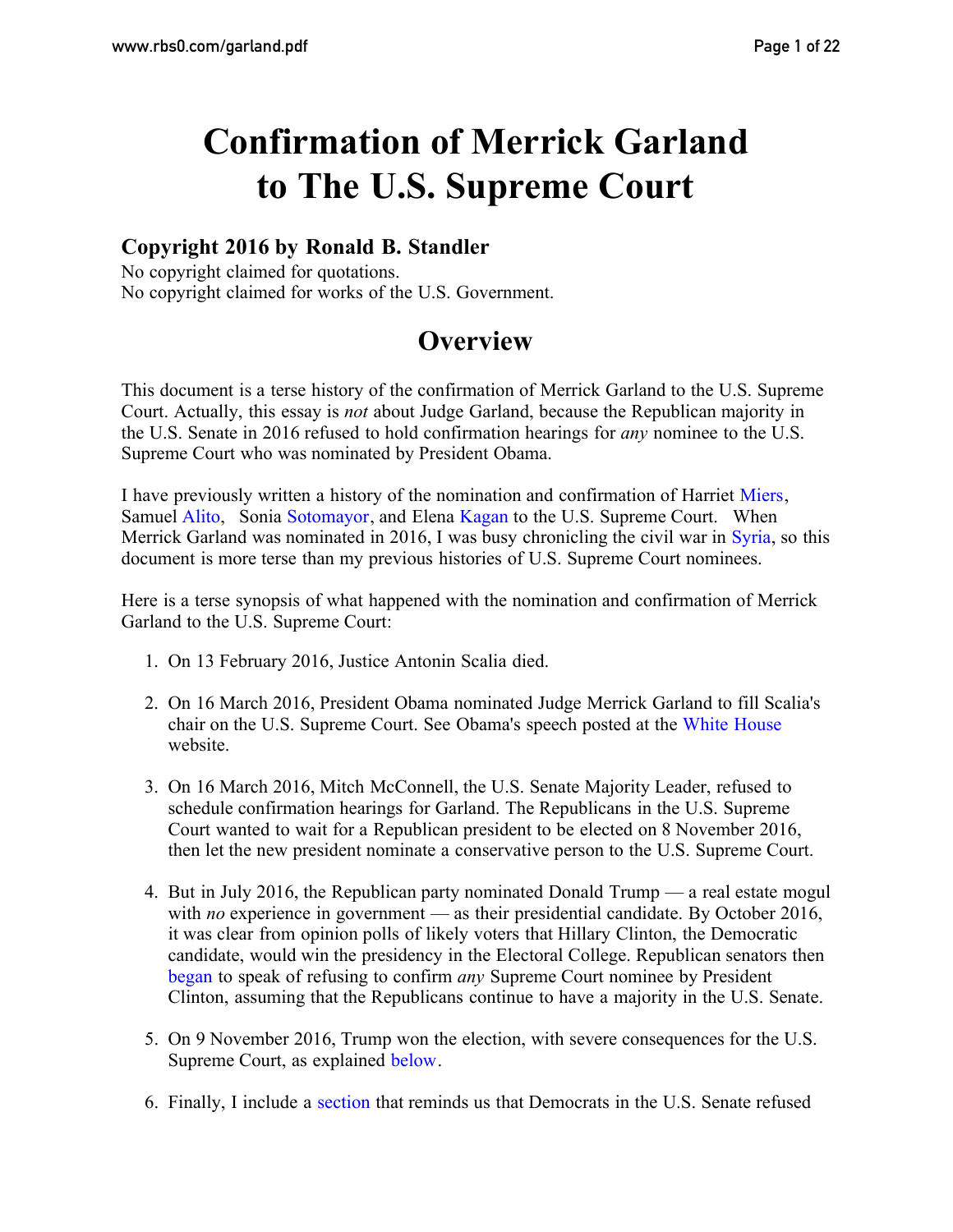to consider some of George W. Bush's judicial nominees. This shows us that Democrats can also be obstructionists.

The relevant law is tersely stated:

The U.S. Constitution (Article II, Section 2, Clause 2) says the president "by and with the Advice and Consent of the Senate, shall appoint ... Judges of the Supreme Court, and ...."

The number of Justices on the U.S. Supreme Court is *not* specified in the U.S. Constitution, instead the number of nine justices is specified in the Judiciary Act:

The Supreme Court of the United States shall consist of a Chief Justice of the United States and eight associate justices, any six of whom shall constitute a quorum. 28 U.S.C. §1.

# **Statements from Mitch McConnell**

On 13 February 2016, mere hours after Scalia's death was announced, Mitch McConnell (R-Ky), leader of the Republican majority in the Senate, issued a press statement, part of which said:

.... Through the sheer force of his intellect and his legendary wit, this giant of American jurisprudence almost singlehandedly revived an approach to constitutional interpretation that prioritized the text and original meaning of the Constitution. ....

**. . . .**

The American people should have a voice in the selection of their next Supreme Court Justice. Therefore, this vacancy should not be filled until we have a new President. Mitch [McConnell,](http://www.mcconnell.senate.gov/public/index.cfm/2016/2/justice-antonin-scalia) "Justice Antonin Scalia," McConnell, 13 Feb 2016.

See the insightful analysis about *why* McConnell took this position: Chris Cillizza, "Why Senate Republicans made a big mistake on the Scalia Supreme Court opening," [Washington Post,](https://www.washingtonpost.com/news/the-fix/wp/2016/02/15/why-senate-republicans-made-a-big-mistake-on-the-supreme-court-opening/) 15 Feb 2016.

On 15 March 2016, Mitch McConnell spoke on the floor of the U.S. Senate:

Mr. President, in the last national election, the American people elected a Republican Senate. Since then, we have accomplished a lot of important things for our country landmark education reform, permanent tax relief for families and small businesses, significant action to repair America's roads and bridges — and, just last week, decisive steps to address the prescription opioid and heroin epidemic. The Republican Senate has been able to lead on many important issues because we focused on areas where both sides can agree, rather than just fight about issues where we don't.

Everyone knows one issue where we don't agree; that is, whether the American people deserve a voice in filling the current Supreme Court vacancy. Republicans think the people deserve a voice in this important vacancy. The President and Senate Democrats do not.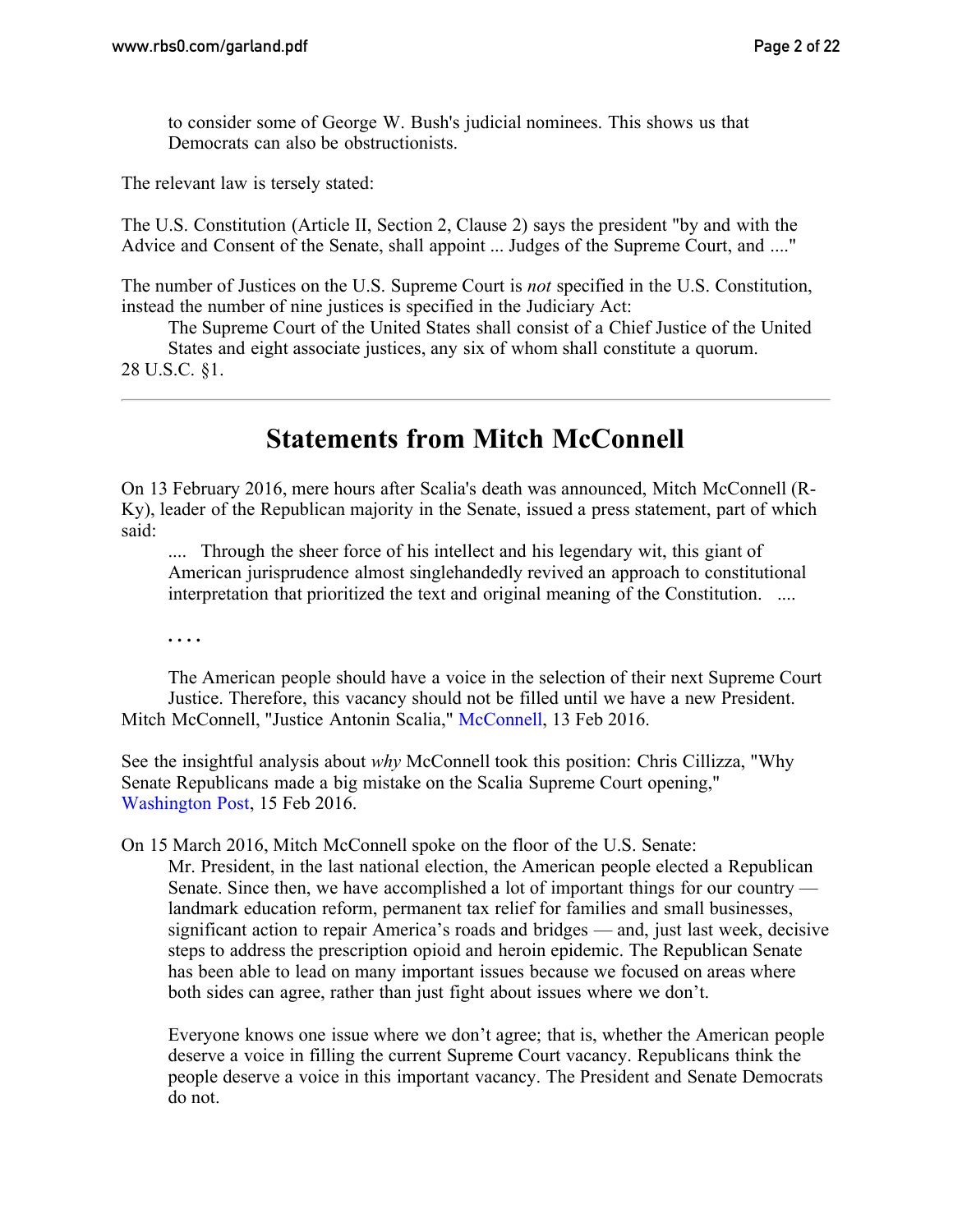Whoever is chosen to fill the Supreme Court vacancy could radically change the direction of the Court for a generation. The American people obviously deserve a voice in such an important conversation. They can continue making their voices heard, and we can continue doing our work in the Senate to move America forward on important issues.

Americans elected this Republican Senate to serve as a check-and-balance to the President. It is natural that both parties will disagree in some areas. It is natural we will find common ground in others. Let's keep focused on those areas of common ground. Mitch McConnell, "Filling The Supreme Court Vacancy And Genetically Modified Food Labeling Bill," 162 Congressional Record at S1475, 15 March 2016.

My comment is that McConnell is speaking in code. What McConnell is trying to say is that the American people should decide on a president in an election on 8 November 2016, and that new president should nominate a replacement for Justice Scalia. There are at least four problems with McConnell's position.

First, the American people do *not* understand constitutional law. McConnell said: "the American people obviously deserve a voice" in finding a replacement for Justice Scalia. Except for attorneys, very few people read judicial opinions, which is necessary to evaluate a judge who is nominated to the U.S. Supreme Court. The nomination and confirmation process is best left to attorneys who advise the president and members of the U.S. Senate Judiciary Committee.

Second, when we vote for a president, we have *no* idea of who they will nominate to the U.S. Supreme Court. For example, Hillary Clinton might nominate a moderate judge, to avoid a big confirmation battle in the Senate. Or Hillary Clinton might nominate a young, liberal judge who would shift the balance in the U.S. Supreme Court.

Third, even if we know the politics of a nominee at the time of confirmation, that person might change after confirmation to the Supreme Court. That happened with Justice Brennan who was appointed by conservative President Eisenhower, but Brennan later became one of the most liberal Justices on the Supreme Court.

And fourth, the U.S. Constitution gives the power of nomination of U.S. Supreme Court Justices to the current president, and the power of confirmation (or rejection) to the U.S. Senate. It's their job.

Note also that McConnell's position applies to *any* nominee by Obama. On 15 March, Obama had not yet announced the name of his nominee to fill Scalia's chair at the U.S. Supreme Court.

On 16 March 2016, Mitch McConnell spoke on the floor of the U.S. Senate: Mr. President, the next Justice could fundamentally alter the direction of the Supreme Court and have a profound impact on our country, so of course — of course the American people should have a say in the Court's direction.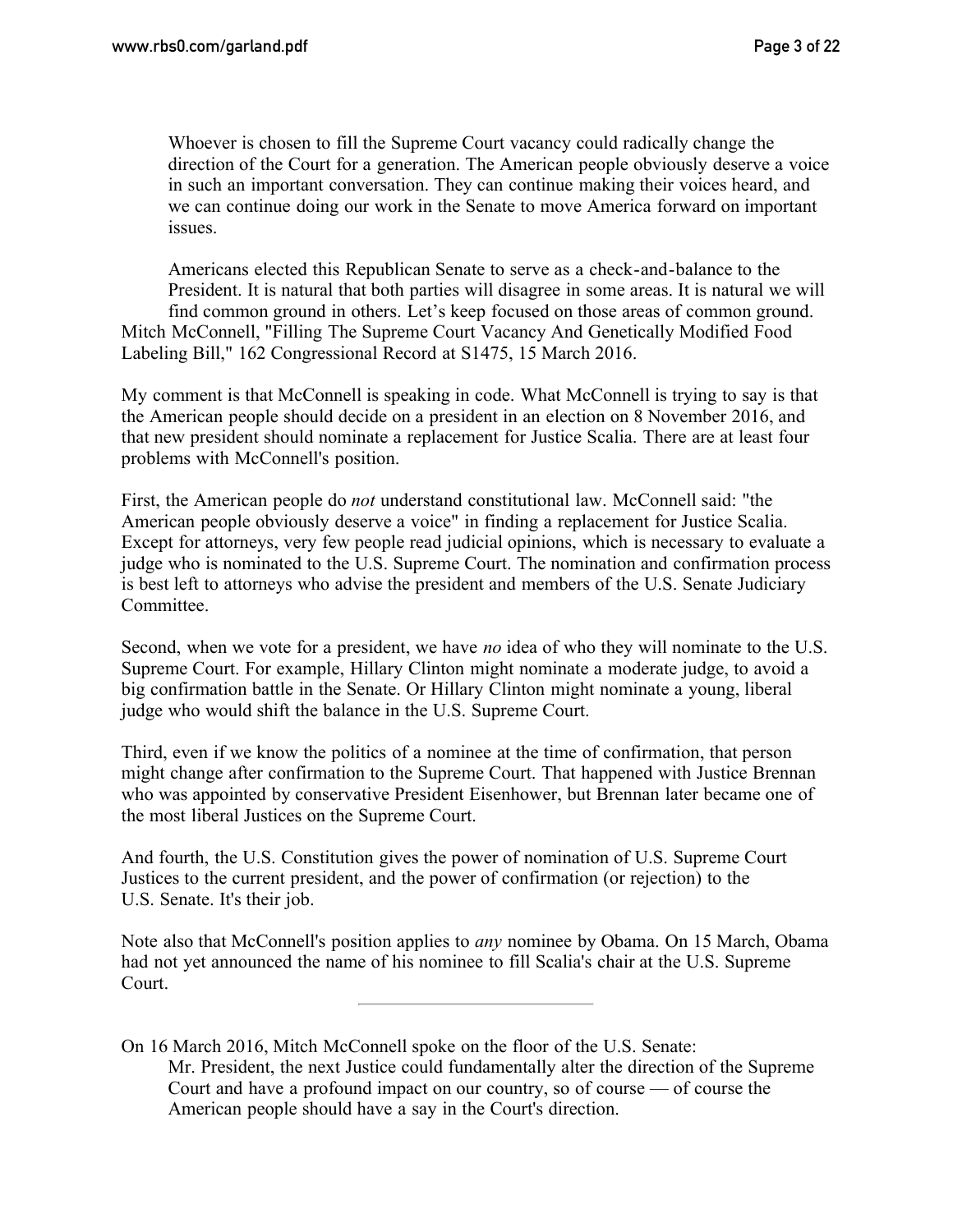It is a President's constitutional right to nominate a Supreme Court Justice, and it is the Senate's constitutional right to act as a check on a President and withhold its consent.

As Chairman Grassley and I declared weeks ago and reiterated personally to President Obama, the Senate will continue to observe the Biden rule so that the American people have a voice in this momentous decision. The American people may well elect a President who decides to nominate Judge Garland for Senate consideration. The next President may also nominate somebody very different. Either way, our view is this: Give the people a voice in filling this vacancy.

Let me remind colleagues of what Vice President Biden said when he was chairman of the Judiciary Committee here in the Senate. Here is what he said:

It would be our pragmatic conclusion that once the political season is underway, and it is, action on a Supreme Court nomination must be put off until after the election campaign is over. That is what is fair to the nominee and is central to the process. Otherwise, it seems to me . . . we will be in deep trouble as an institution.

Chairman Biden went on.

Others may fret that this approach would leave the Court with only eight members for some time, but as I see it . . . the cost of such a result — the need to reargue three or four cases that will divide the Justices four to four — are quite minor compared to the cost that a nominee, the President, the Senate, and the Nation would have to pay for what would assuredly be a bitter fight, no matter how good a person is nominated by the President.

That was Chairman Joe Biden.

Consider that last part. Then-Senator Biden said that the cost to the Nation would be too great no matter who the President nominates. President Obama and his allies may now try to pretend this disagreement is about a person, but as I just noted, his own Vice President made clear it is not. The Biden rule reminds us that the decision the Senate announced weeks ago remains about a principle and not a person — about a principle and not a person.

It seems clear that President Obama made this nomination not with the intent of seeing the nominee confirmed but in order to politicize it for purposes of the election which is the type of thing then-Senate Judiciary Committee Chairman Biden was concerned about. It is the exact same thing Chairman Biden was concerned about. The Biden rule underlines that what the President has done with this nomination would be unfair to any nominee, and, more importantly, the rule warns of the great costs the President's action could carry for our Nation.

[Page S1524]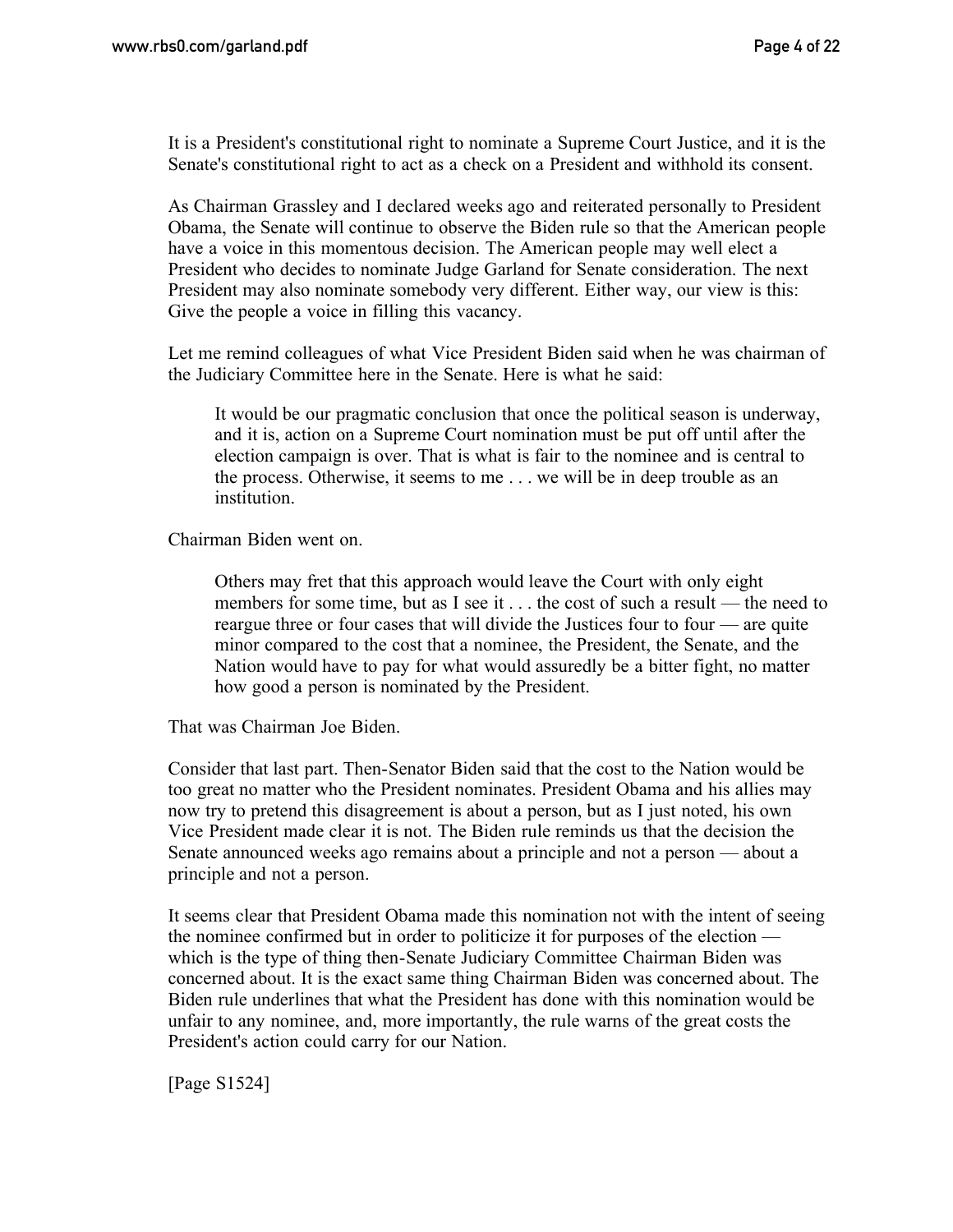Americans are certain to hear a lot of rhetoric from the other side in the coming days, but here are the facts they should keep in mind.

- The current Democratic leader said the Senate is not a rubberstamp, and he noted that the Constitution does not require the Senate to give Presidential nominees a vote. That is the current Democratic leader.
- The incoming Democratic leader did not even wait until the final year of George W. Bush's term to essentially tell the Senate not to consider any Supreme Court nominee the President sent.
- The Biden rule supports what the Senate is doing today, underlining that what we are talking about is a principle and not a person.

So here is our view. Instead of spending more time debating an issue where we can't agree, let's keep working to address the issues where we can. We just passed critical bipartisan legislation to help address the heroin and prescription opioid crisis in our country. Let's build on that success. Let's keep working together to get our economy moving again and to make our country safer, rather than endlessly debating an issue where we don't agree. As we continue working on issues like these, the American people are perfectly capable of having their say on this issue. So let's give them a voice. Let's let the American people decide. The Senate will appropriately revisit the matter when it considers the qualifications of the nominee the next President nominates, whoever that might be.

I yield the floor. Mitch McConnell, "Filling the Supreme Court Vacancy," 162 Congressional Record at S1523-S1524, 16 March 2016. Copy at [McConnell](http://www.mcconnell.senate.gov/public/index.cfm/2016/3/mcconnell-on-supreme-court-nomination) press releases.

My comment is that McConnell wants to postpone any decision about Justice Scalia's replacement until after there is a new president in January 2017. McConnell said: "Instead of spending more time debating an issue where we can't agree, let's keep working" on legislation "where we can" agree. That sounds nice, but the replacement for Justice Scalia will still be controversial in 2017, regardless of who is elected president.

Further, I comment that this so-called "Biden rule" is *not* in the U.S. Constitution, and it is *not* in the federal statutes. The "Biden rule" is *not* even a rule of procedure in the U.S. Senate. The "Biden rule" is a partisan political speech made in June 1992, when Biden was the Chairman of the Senate Judiciary Committee. Democrats were then the majority in the Senate and Biden wanted to avoid considering a hypothetical judicial nominee from President George H.W. Bush, a Republican. (See, e.g., [NY Times.](http://www.nytimes.com/2016/02/23/us/politics/joe-biden-argued-for-delaying-supreme-court-picks-in-1992.html)) The real reason that McConnell cites the "Biden rule" is that McConnell wants to hoist Democrats with their own petard.

Note that McConnell quoted Biden extensively, but without supplying a source for Biden's remarks. The citation is: Biden, "Reform Of The Confirmation Process," 138 Congressional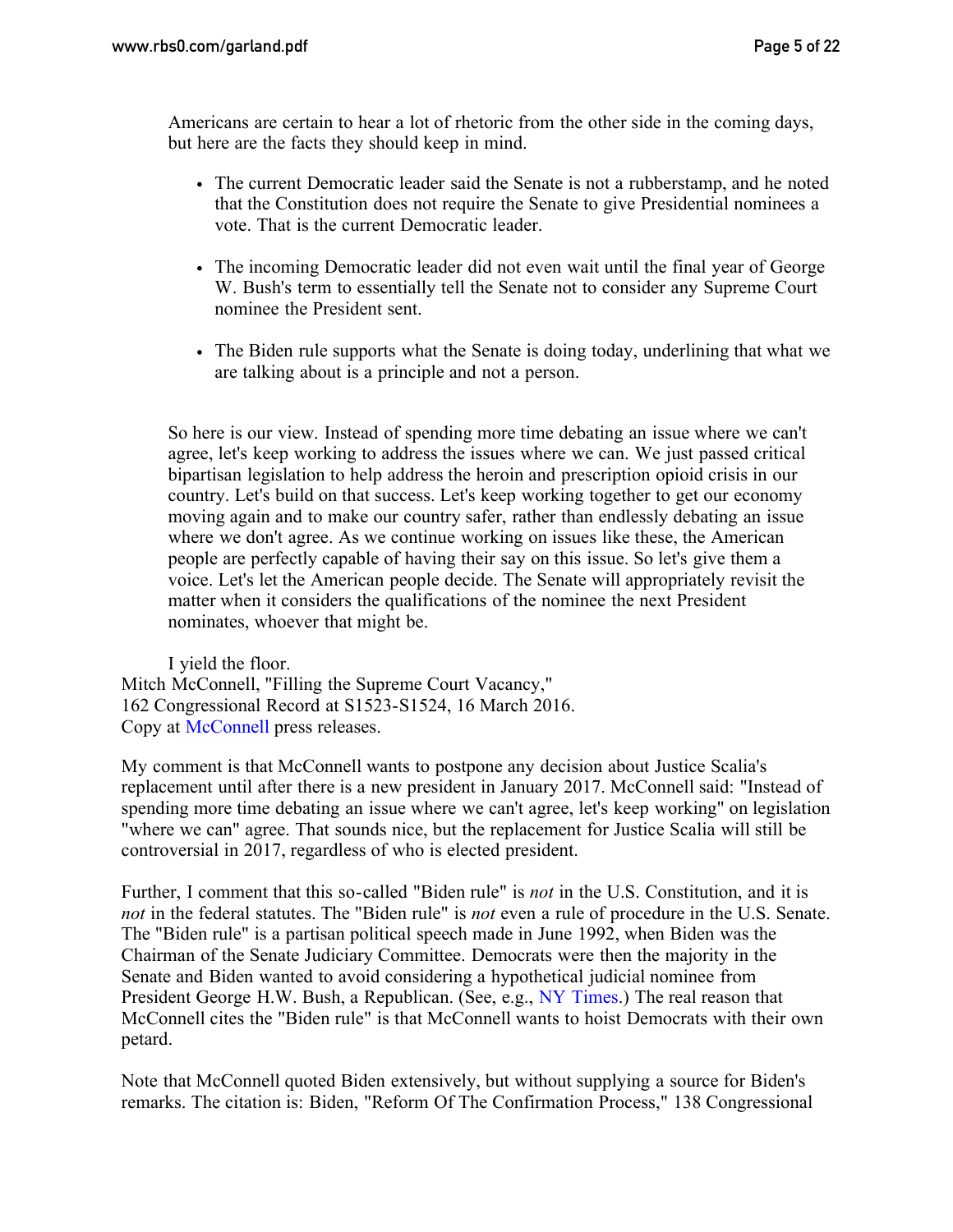Record at S8862-S8865 (25 June 1992).

On 20 March 2016, Senator Mitch McConnell appeared on four Sunday morning television news programs and explained why Republicans in the U.S. Senate were refusing to hold confirmation hearings for Judge Garland. Here are excerpts from those programs, as contained in a press release at Senator McConnell's website. I quote the entire press release:

LOUISVILLE, KY — The following are excerpts from Senate Majority Leader Mitch McConnell's interviews this morning:

### FOX News Sunday

I can't imagine that a Republican majority in the United States Senate would want to confirm in a lame duck session a nominee opposed by the National Rifle Association, the National Federation of Independent Business that represents small businesses that have never taken a position on the Supreme Court appointment before — they're opposed to this guy. I can't imagine that a Republican majority Senate even if it were assumed to be a minority, would want to confirm a judge that would move the court dramatically to the left. That's not going to happen.

Look, Barack Obama calling judge — this judge a moderate doesn't make him a moderate. This judge would move the court dramatically to the left. He's enthusiastically supported by MoveOn.org.

The Senate has a role to play here. The president nominates, we decide to confirm. We think the important principle in the middle of this presidential year is that the American people need to weigh in and decide who's going to make this decision. Not this lame duck president on the way out the door, but the next president.

#### NBC Meet the Press

The American people are about to weigh in on who is going to be the president. And that's the person, whoever that may be, who ought to be making this appointment.

... the Senate has been quite active. This year we have another year which we have a great chance of passing every single appropriation bill for the first time since 1994. The Senate is not doing nothing during this election season. But we're not giving lifetime appointments to this president on the way out the door, to change the Supreme Court for the next 25 or 30 years.

#### ABC This Week

Well, the Senate has been very much at work for the last 15 months. We've passed a lot of legislation that the president has signed and it should — the president's chief of staff knows we're very much at work.

The principle is — the American people are in the middle of choosing who the next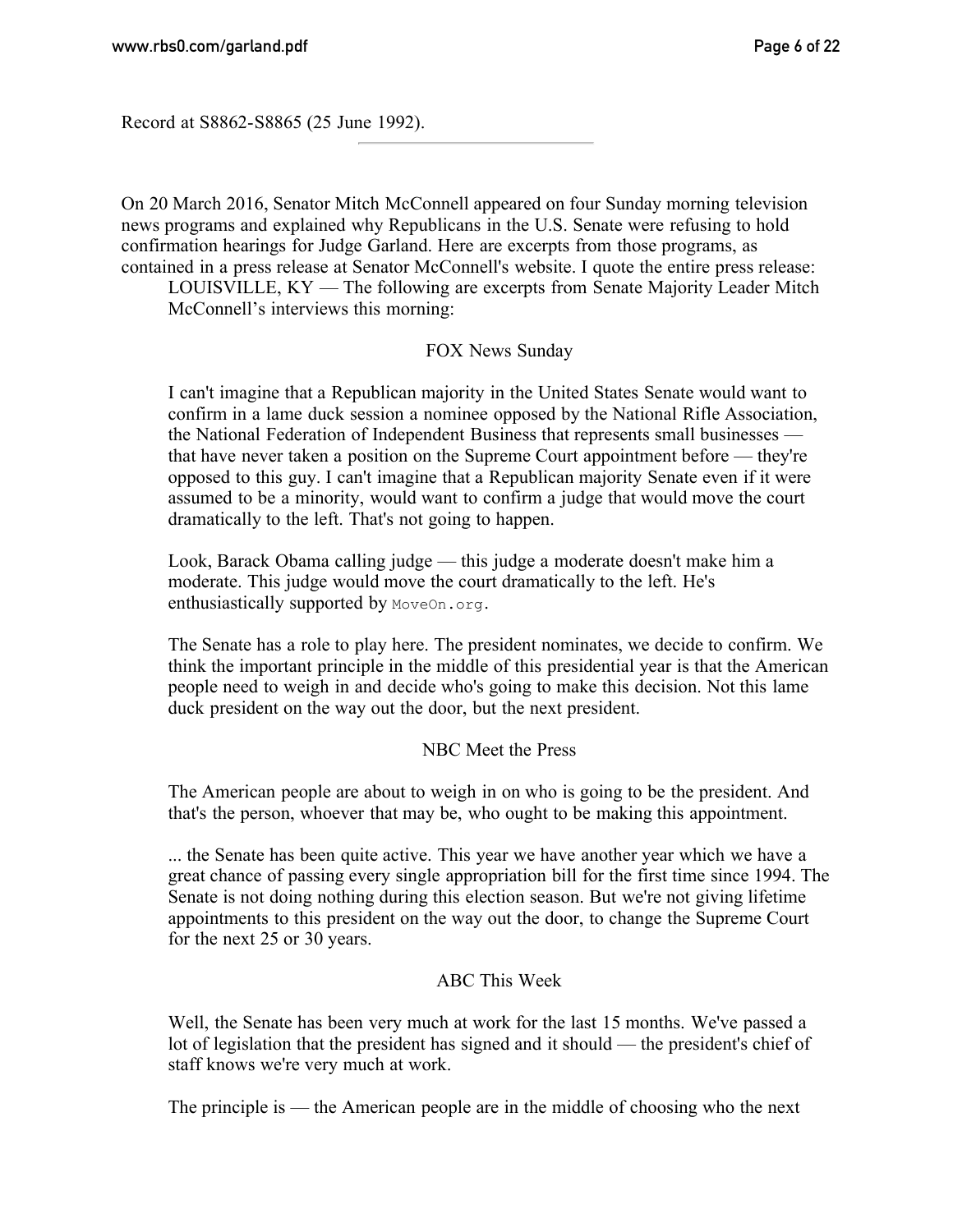president is going to be. And that next president ought to have this appointment, which will affect the Supreme Court, for probably a quarter of a century.

... the last time the American people voted was in 2014 and they elected a Republican Senate. And under the Constitution, we have shared responsibility. This is not something he does alone.

#### CNN State of the Union

Who ought to make the decision? A lame-duck president on the way out the door, or the president we're in the process of electing right now? ... we know what their tradition is. This nomination ought to be made by the president we're in the process of electing this year.

If you want to discuss the nominee just for a minute, even though Barack Obama calls him a moderate, he's opposed by the NRA. He's opposed by the National Federation of Independent Business which has never taken a position on a Supreme Court nominee before. The New York Times said it would move the court dramatically to the left. But this is not about this particular judge — this is about who should make the appointment. We're in the process of picking a president, and that new president ought to make this appointment which will affect the Supreme Court maybe for the next quarter of a century.

"Senate Majority Leader discusses Garland nomination, rules out lame-duck confirmation and highlights Senate legislative action on Sunday morning news programs," [McConnell,](http://www.mcconnell.senate.gov/public/index.cfm/2016/3/mcconnell-on-scotus-vacancy) 20 March 2016.

My comment is that McConnell's remarks about "lame-duck president" are bogus. If the current president were a conservative Republican, then the Republicans in the U.S. Senate would surely have *no* problem holding confirmation hearings for a conservative nominee from a Republican president. And confirming a conservative nominee from a lame-duck Republican president — instead of waiting for the next president to nominate someone would avoid the possibility that voters might elect a liberal Democrat as the next president, who would nominate a liberal judge to replace Justice Scalia.

Technically, a lame-duck president exists only from the November election in which the president's successor is chosen until the inaugural of the new president in January. McConnell expanded the lame-duck period to include the interval from March until January, thereby shortening the presidential term from 48 months to 38 months.

The Senate is *supposed* to hold hearings in its Judiciary Committee, vote in that Committee about the nominee, and then the full Senate is supposed to vote on the nominee. But McConnell seems satisfied that Merrick Garland is unqualified because two nongovernmental organizations (i.e., the National Rifle Association, and the National Federation of Independent Business) have opposed Garland and one liberal organization (i.e., MoveOn) has endorsed Garland. McConnell abdicates the Senate's constitutional responsibility and is satisfied with the opinion of three nongovernmental organizations.

On 21 June 2016, the American Bar Association's committee unanimously gave Merrick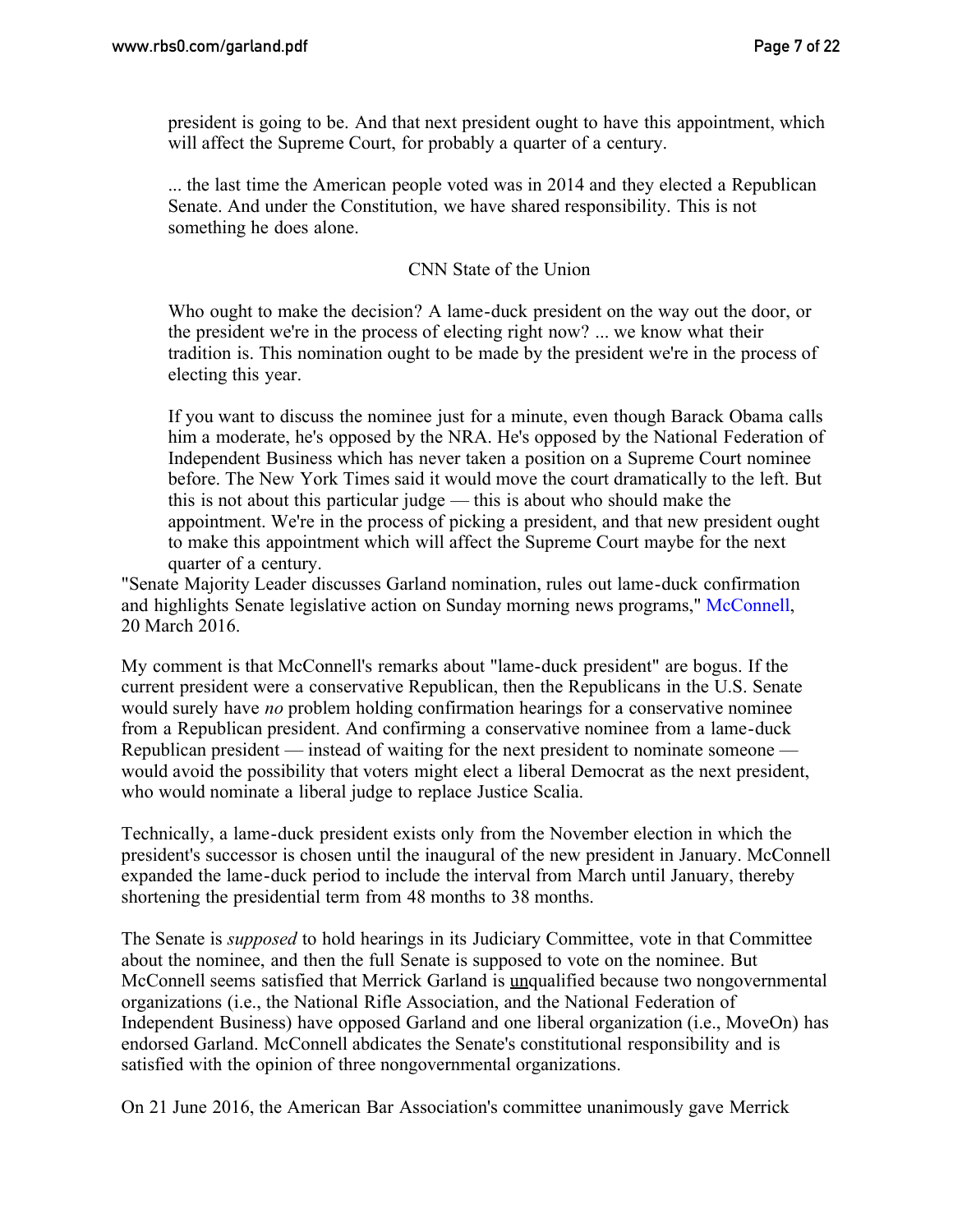Garland its highest rating, "well qualified." [ABA.](http://www.americanbar.org/publications/governmental_affairs_periodicals/washingtonletter/2016/june/garland.html)

### **backlog of judicial nominees at all levels**

The Republicans in the U.S. Senate did more than just refuse to consider the nomination of Merrick Garland to the U.S. Supreme Court. On 21 Nov 2016, the Los Angeles [Times](http://www.latimes.com/opinion/op-ed/la-oe-tobias-federal-judges-vacancies-20161121-story.html) published an op-ed by Carl Tobias, a professor at the University of Richmond School of Law. The op-ed said the Senate had a backlog of 94 judicial nominees to federal trial courts and federal intermediate appellate courts.

On 31 December 2016, the *Los Angeles Times* reported:

President-elect Donald Trump will take office with a chance to fill more than 100 seats on the federal courts, thanks mostly to an extraordinary two-year slowdown in judicial confirmations engineered by Senate Majority Leader Mitch McConnell of Kentucky.

Since Republicans took control of the Senate at the beginning of the 114th Congress last year [Jan 2015], senators have voted to confirm only 22 of President Obama's judicial nominees. That's the lowest total since 1951-52, in the final years of Harry Truman's presidency.

**. . . .**

The vacancies reflect a long-term goal of McConnell and other leading Republicans to tilt the court system toward conservatives.

<span id="page-7-0"></span>David G. Savage, "This Congress filled the fewest judgeships since 1952. That leaves a big opening for Trump," [LA Times,](http://www.latimes.com/politics/la-na-judges-trump-senate-20161231-story.html) 31 Dec 2016.

# **Statements from Republican Senators**

### **17 Oct 2016: John McCain**

On 17 Oct 2016, John McCain — a U.S. Senator since 1987 and the Republican presidential candidate in 2008 — announced on WPHT radio in Philadelphia that Republicans would oppose *any* U.S. Supreme Court nominee from President Hillary Clinton. KYW posted a partial transcript of the radio interview by Giordano:

McCain: "The strongest argument I can make is to return Pat Toomey so we can make sure that there is not three places on the United State Supreme Court that will change this country for decades. I guarantee we'll be there."

Giordano: How would you be able to stop that when you weren't able to stop Sotomayor for example?

McCain: "I think in the case of Sotomayor they were able to convince some Republicans. I promise you that we will be united against any Supreme Court nominee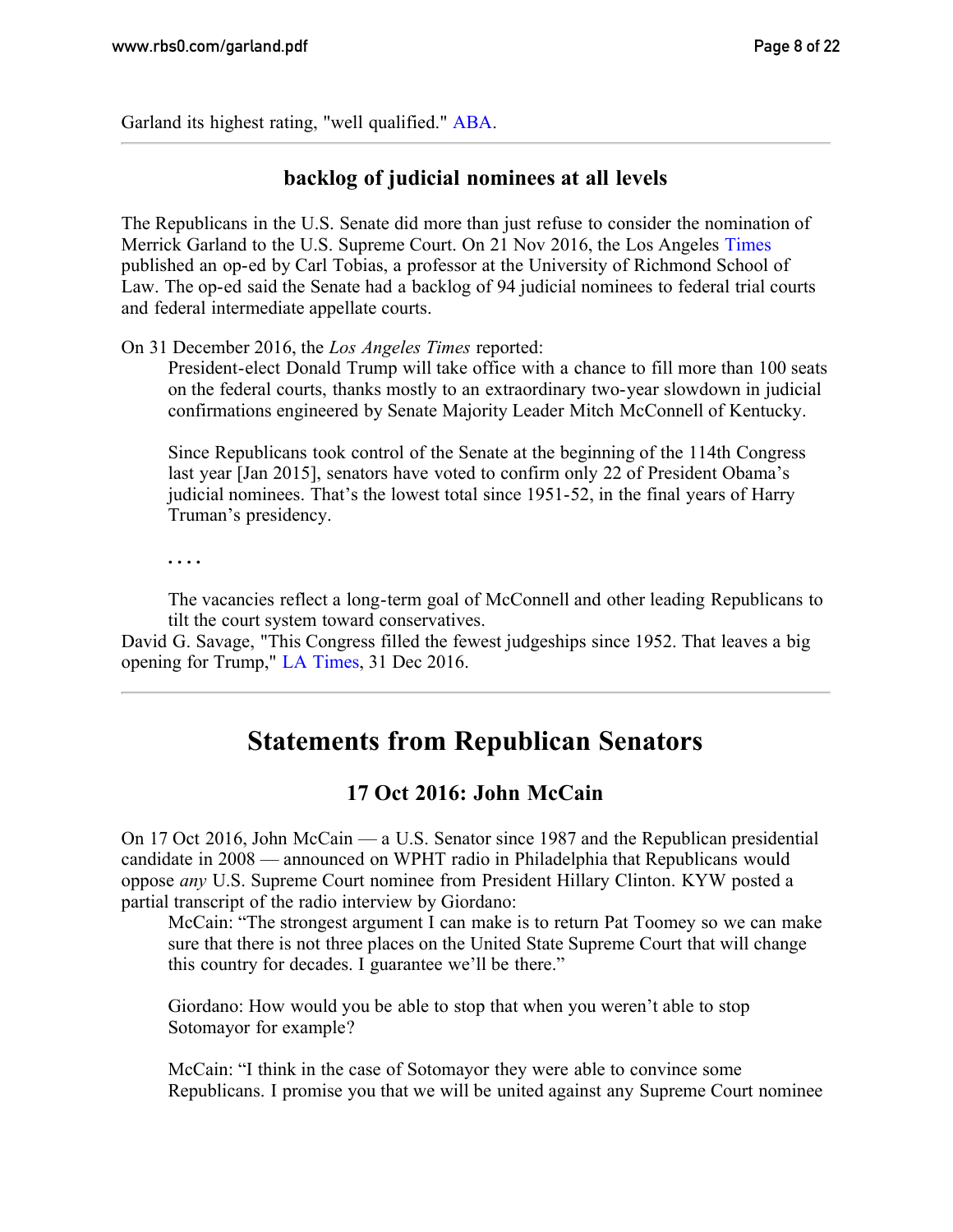that Hillary Clinton, if she were president, she would put up. This is where we need the majority and Pat Toomey is probably as articulate and effective on the floor of the Senate as anyone that I have accounted for. And I think he's one of the most valuable members of the United States Senate and I know he's working hard and Pennsylvania is always the place where the action is."

Dom Giordano, "McCain On Trump: I've Been In A Lot Of Locker Rooms; I've Not Heard Comments Like That," [KYW](http://philadelphia.cbslocal.com/2016/10/17/sen-john-mccain-comments-on-trumps-locker-room-remarks/) in Philadelphia, 15:49 EDT, 17 Oct 2016.

*The Washington Post* reported:

An issue that has been mostly absent from this year's Senate campaigns — the fate of the Supreme Court — suddenly erupted Monday [17 Oct] after Sen. John McCain indicated during a talk-radio appearance that Republicans would move to block any high-court nominee made by a President Hillary Clinton should the Democratic nominee win.

McCain (R-Ariz.) made his remarks on WPHT-AM radio in Philadelphia, during an interview in support of fellow Sen. Patrick J. Toomey (R-Pa.). "I promise you that we will be united against any Supreme Court nominee that Hillary Clinton, if she were president, would put up," he said. "I promise you. This is where we need the majority, and Pat Toomey is probably as articulate and effective on the floor of the Senate as anyone I have encountered."

**. . . .**

McCain's office issued a statement Monday [17 Oct] afternoon backing off his pledge of blanket opposition.

"Senator McCain believes you can only judge people by their record, and Hillary Clinton has a clear record of supporting liberal judicial nominees," spokeswoman Rachel Dean said. "That being said, Senator McCain will, of course, thoroughly examine the record of any Supreme Court nominee put before the Senate and vote for or against that individual based on their qualifications as he has done throughout his career."

Later in the day, during a campaign stop in Chandler, Ariz., McCain avoided the more strident position when responding to a question from local business officials about the court.

Mike DeBonis & Paul Kane, "Supreme Court is an issue again after McCain suggests Clinton blockade," [Washington Post,](https://www.washingtonpost.com/news/powerpost/wp/2016/10/17/supreme-court-is-an-issue-again-after-mccain-suggests-clinton-blockade/) 17 Oct 2016.

See also:

- "McCain suggests GOP would oppose Clinton Supreme Court picks," [Associated](http://bigstory.ap.org/article/b5682951fb634dd7b92f4bb7ee525549/mccain-suggests-gop-would-oppose-clinton-supreme-court) [Press,](http://bigstory.ap.org/article/b5682951fb634dd7b92f4bb7ee525549/mccain-suggests-gop-would-oppose-clinton-supreme-court) 15:38 EDT, 17 Oct 2016.
- "Sen. McCain Says Republicans Will Block All Court Nominations If Clinton Wins," [NPR](http://www.npr.org/2016/10/17/498328520/sen-mccain-says-republicans-will-block-all-court-nominations-if-clinton-wins), 21:44 EDT, 17 Oct 2016.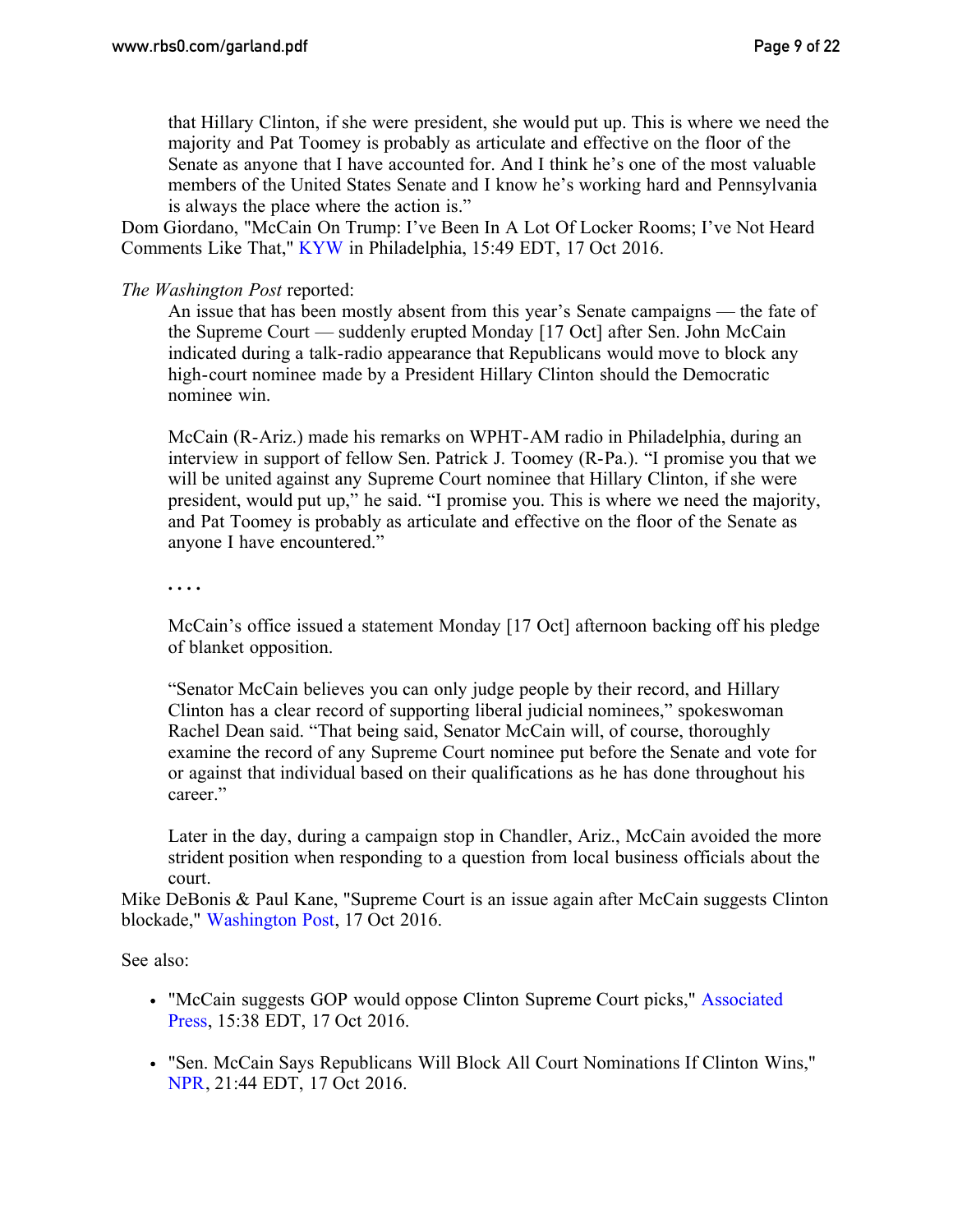### **26 Oct 2016: Ted Cruz**

On 26 October 2016, Ted Cruz — a U.S. Senator from Texas since 2013 and an unsuccessful candidate for the Republican nomination for U.S. president in 2016 — suggested the Republicans in the U.S. Senate would leave Scalia's chair vacant. That is the same thing as refusing to confirm *any* nominee by Hillary Clinton.

The Associated Press reported:

Speaking to reporters while campaigning for Republicans on Wednesday [26 Oct], Cruz was asked about Supreme Court vacancies.

"There will be plenty of time for debate on that issue, there is long historical precedent for a Supreme Court with fewer justices, just recently Justice (Stephen) Breyer observed that the vacancy is not impacting the ability of the court to do its job, that's a debate that we are going to have," Cruz said, in a quote later provided by his office. Associated Press, [New York Times,](http://www.nytimes.com/aponline/2016/10/26/us/politics/ap-us-cruz-supreme-court.html) 18:41 EDT, 26 Oct 2016.

Earlier, shorter version at:

Mary Clare Jalonick, "Cruz suggests leaving vacancy on Supreme Court," [Associated Press,](http://bigstory.ap.org/article/25286a65e724448ba546add6d4446f39/cruz-suggests-leaving-vacancy-supreme-court) 18:00 EDT, 26 Oct 2016.

*The Washington Post* reported:

Speaking to reporters after a campaign rally for a Republican U.S. Senate candidate [in Loveland, Colorado], Sen. Ted Cruz (R-Tex.) said that there was "precedent" for a Supreme Court with fewer than nine justices — appearing to suggest that the blockade on nominee Merrick Garland could last past the election.

"You know, I think there will be plenty of time for debate on that issue," said Cruz, when he was asked whether a Republican-controlled Senate should hold votes on a President Hillary Clinton's nominees. "There is certainly long historical precedent for a Supreme Court with fewer justices. I would note, just recently, that Justice Breyer observed that the vacancy is not impacting the ability of the court to do its job. That's a debate that we are going to have."

David Weigel, "Cruz says there's precedent for keeping ninth Supreme Court seat empty," [Washington Post,](https://www.washingtonpost.com/news/post-politics/wp/2016/10/26/cruz-says-theres-precedent-for-keeping-ninth-supreme-court-seat-empty/) 18:08 EDT, 26 Oct 2016.

Cruz asserted: "There is certainly long historical precedent for a Supreme Court with fewer justices." Yes, but there have been nine justices on a full U.S. Supreme Court continuously since the year 1869. Cruz wants to take us back to an era before telephones, radios, automobiles, airplanes, etc. Further, in recent years the U.S. Supreme Court accepts fewer than 1% of the cases that are appealed to that Court. If there are fewer than nine justices, then the Supreme Court will need to accept fewer cases, because there will be fewer justices to write opinions. Accepting fewer cases means there will be less chance of reversing an unfair or unconstitutional decision by a lower court.

See also:

"Darryl Glenn makes his closing argument in event with Ted Cruz," [Denver Post,](http://www.denverpost.com/2016/10/26/darryl-glenn-makes-his-closing-argument-in-event-with-ted-cruz/) 19:08 MDT, 26 Oct 2016. (cites *Washington Post* about SCOTUS vacancy)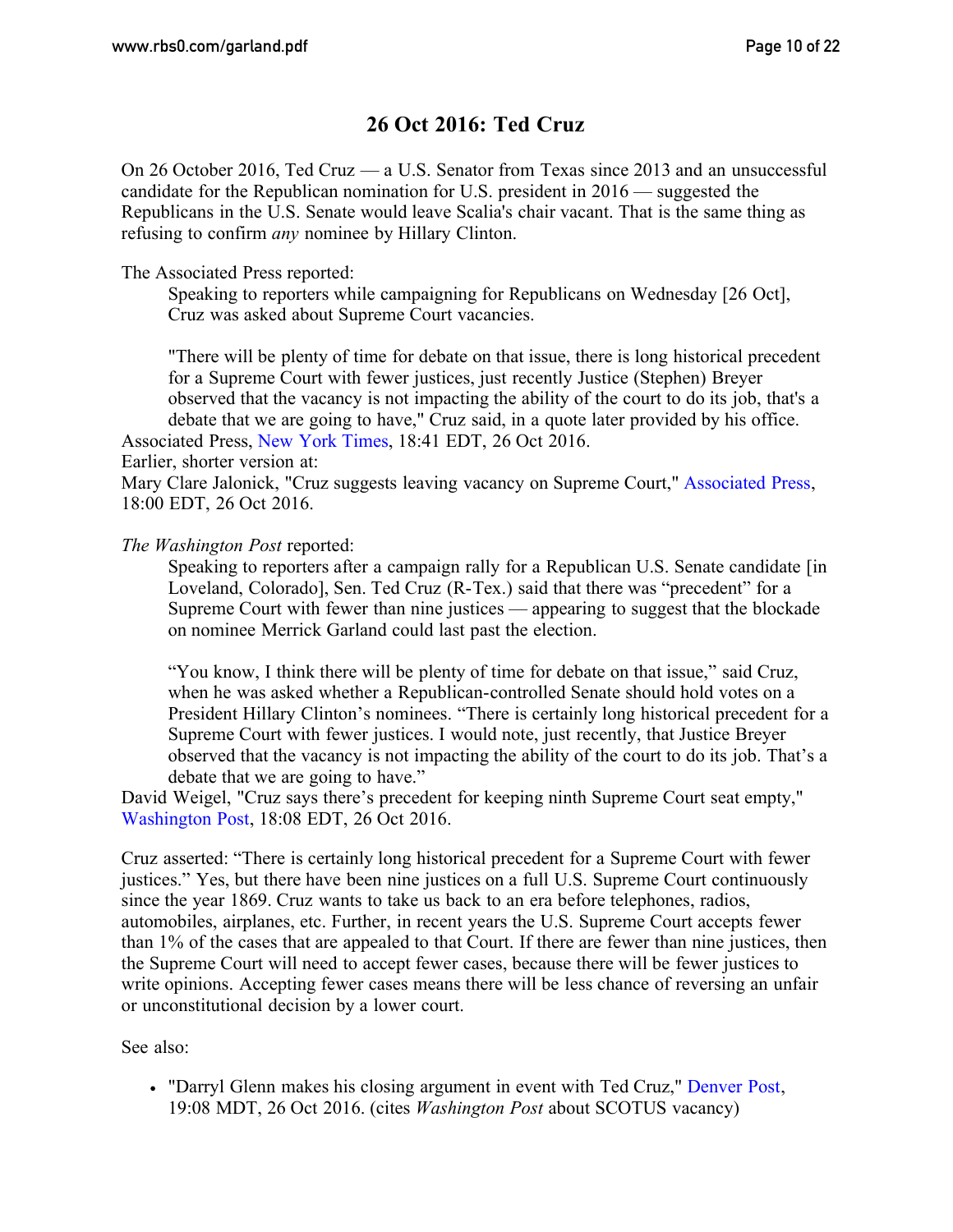- "Ted Cruz: There is 'historical precedent' for keeping Supreme Court seat vacant," [Dallas Morning News,](http://www.dallasnews.com/news/2016-presidential-election/2016/10/26/ted-cruz-historical-precedent-keeping-supreme-court-seat-vacant) 23:00 CDT, 26 Oct 2016.
- "Justice Clarence Thomas: 'We are destroying our institutions'," [McClatchy,](http://www.mcclatchydc.com/news/politics-government/election/article110751582.html) 06:48 EDT, 27 Oct 2016.
- "Sen. Ted Cruz raises the prospect of lasting Supreme Court gridlock," [Los Angeles](http://www.latimes.com/nation/politics/trailguide/la-na-trailguide-updates-sen-ted-cruz-raises-the-prospect-of-1477573201-htmlstory.html) [Times](http://www.latimes.com/nation/politics/trailguide/la-na-trailguide-updates-sen-ted-cruz-raises-the-prospect-of-1477573201-htmlstory.html), 06:07 PDT, 27 Oct 2016. ("Cruz is widely viewed as one of the most conservative senators and one of the least willing to compromise.")
- "Ted Cruz is right: Senate Republicans could block Clinton Supreme Court nominees indefinitely," [Washington Post,](https://www.washingtonpost.com/news/the-fix/wp/2016/10/19/john-mccain-is-right-senate-republicans-could-block-a-clinton-supreme-court-indefinitely/) (revision of 19 Oct commentary), 12:00 EDT, 27 Oct 2016.

# **1 Nov 2016: Richard Burr**

On 1 Nov 2016, the Associated Press reported that two more Republicans are joining the dogma of having only eight Justices on the U.S. Supreme Court if Hillary Clinton becomes president.

The Supreme Court has existed with its full complement of nine justices for close to 150 years, no matter who occupied the White House. Now some Republican lawmakers suggest they would be fine with just eight for four years more rather than have Hillary Clinton fill the vacancy.

**. . . .**

But several Republicans have said if the voters elect Clinton, they'll block her nominees, effectively abandoning their advice and consent role for her entire term.

"If Hillary Clinton becomes president, I am going to do everything I can do to make sure four years from now, we still got an opening on the Supreme Court," North Carolina Sen. Richard Burr said in an audio recording of his meeting with GOP volunteers on Saturday [29 Oct]. CNN obtained a copy of the audio.

GOP Sens. John McCain of Arizona and Ted Cruz of Texas have also suggested blocking any Clinton nominees. Sen. Rand Paul, R-Ky., said in a debate Monday night [31 Oct] that he "can't imagine" voting for any Clinton nominee though he stopped short of vowing to block a pick from a Democratic president.

Mary Clare Jalonick, "If Clinton wins, more in GOP say no to 9 on Supreme Court," [Associated Press,](http://bigstory.ap.org/article/8ffd85eee5c74c9c8c07eb67eec0e42d/if-clinton-wins-more-gop-say-no-9-supreme-court) 14:02 EDT, 1 Nov 2016.

To find Burr's and Paul's remarks in context, I searched Google News at 15:30 EDT on 1 Nov 2016. I was *not* able to find a transcript of their remarks.

The big news from Burr is that he made an appallingly bad-taste joke about Hillary Clinton being shot. *The News & Observer* newspaper in Raleigh, North Carolina reported: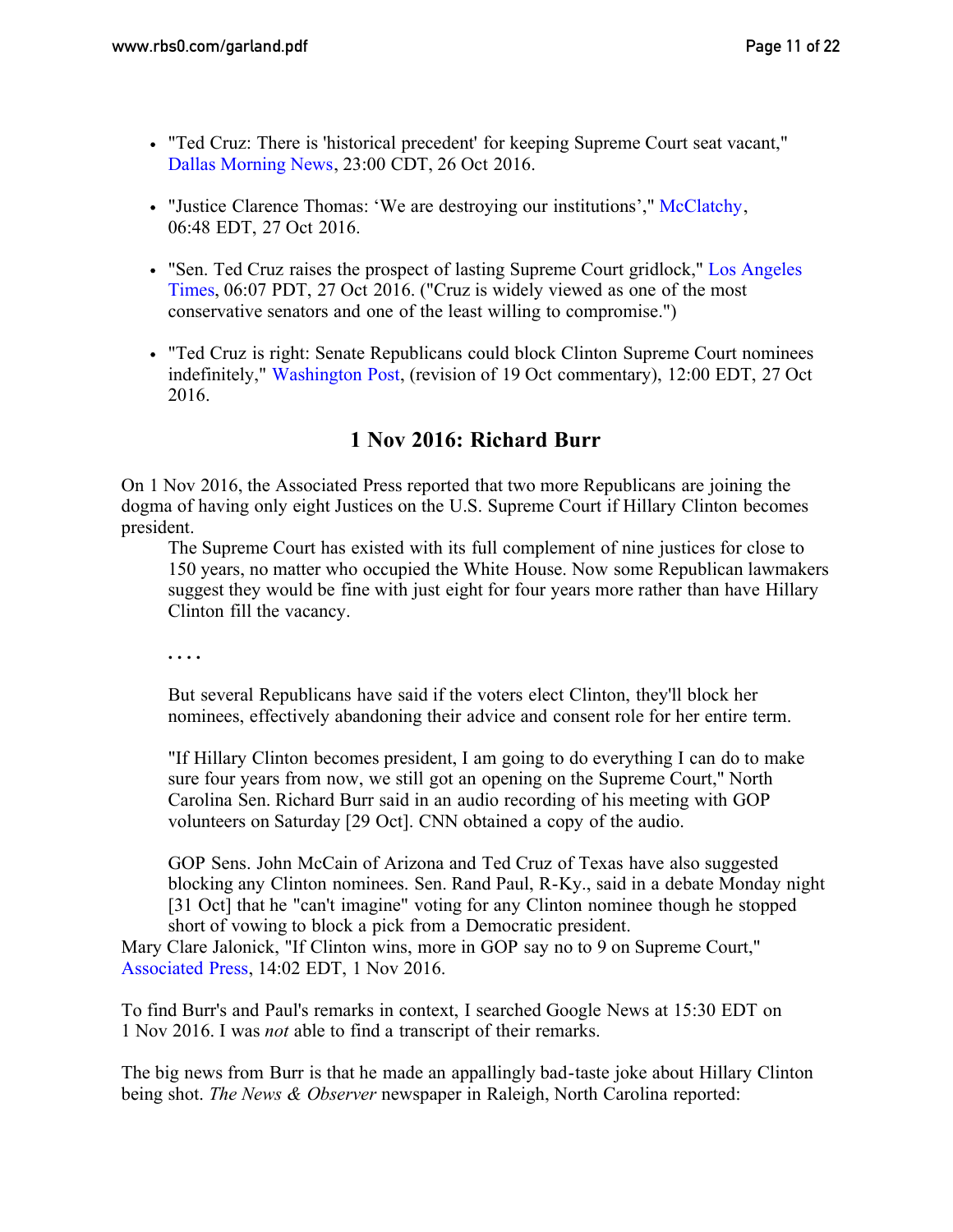Burr, a Republican, was answering questions in a private gathering of Republicans in Mooresville. A recording of the 45-minute meeting was posted on [YouTube](https://www.youtube.com/watch?v=muaIOpkBF88) and sent to CNN, which reported on the comment Monday evening [31 Oct].

**. . . .**

In other highlights from the leaked recording:

**Burr says he'll oppose any Clinton Supreme Court nominee:** "If Hillary becomes president, I'm going to do everything I can do to make sure that four years from now, we're still going to have an opening on the Supreme Court," he said.

Burr's position matches that of U.S. Sen. John McCain, who recently said Republicans will block anyone Clinton might nominate to the Supreme Court.

**He's proud of blocking President Barack Obama's court appointment:** "This is not tough for me," he said of blocking a judicial nominee. "I had the longest judicial vacancy in the history of the United States on the Eastern District of North Carolina. Not many people know that."

Colin Campbell, "Richard Burr apologizes for joking about 'bullseye' on Hillary Clinton," [News&Observer](http://www.newsobserver.com/news/politics-government/election/article111691277.html), 18:26 EDT, 31 Oct 2016. [boldface in original] The CNN news story mentioned by *The News-Observer* was later revised and is quoted in the next paragraph.

Buried in the CNN news story about the *in*appropriate joke is the following:

[Richard Burr] also bluntly said that if Clinton is elected, he will do everything in his power to deny her the right to fill the vacant Supreme Court slot, aligning himself with Texas Sen. Ted Cruz's position on the issue.

"Well, my answer to you would be it isn't going to happen — period," Burr said when asked about the prospects of President Barack Obama's nominee, Merrick Garland, being confirmed in the lame-duck session of Congress.

Burr added: "And if Hillary Clinton becomes president, I am going to do everything I can do to make sure four years from now, we still got an opening on the Supreme Court."

Burr boasted that he is responsible for the "longest judicial vacancy in history" by denying the confirmation of an Obama judge to serve in the eastern district of North Carolina.

Manu Raju, "In private, Burr quips about gun owners shooting Clinton," [CNN,](http://www.cnn.com/2016/10/31/politics/richard-burr-hillary-clinton-gun-owners/) updated 11:37 EDT, 1 Nov 2016.

The *Citizen-Times* newspaper in Asheville, North Carolina reported:

U.S. Sen. Richard Burr, R-N.C., told Republican supporters Saturday [29 Oct] he would try to keep a vacant seat on the U.S. Supreme Court empty for four years if Hillary Clinton is elected president, a shift from his position in February.

Burr, who is in a tight contest for re-election with Democrat Deborah Ross, made the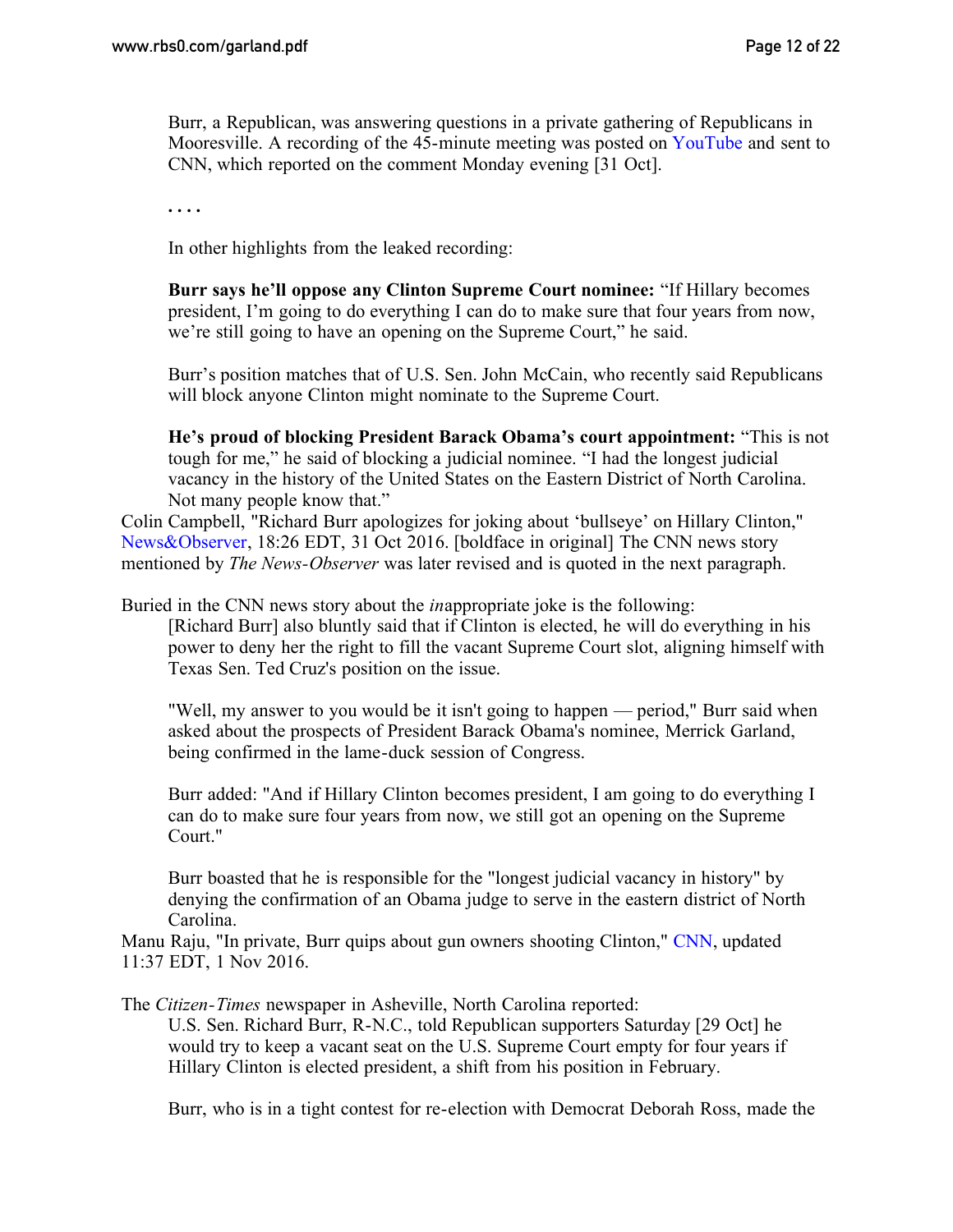comment in a surreptitiously recorded conversation in Mooresville first reported by CNN. He backed away from it somewhat in a statement Tuesday [1 Nov].

**. . . .**

But in Saturday's meeting in Mooresville, Burr said, "If Hillary Clinton becomes president, I'm going to do everything I can to make sure that four years from now we've still got an opening on the Supreme Court."

Burr told supporters that an eight-member court would mean some rulings by lower courts like the one Garland sits on would stand as is, "But I think on the things that are important to the country, there's a better chance that the lower court or the appellate court will get the right answer before it gets to the Supreme Court."

**. . . .**

In response to questions from the Citizen-Times on Tuesday [1 Nov], Burr took a more moderate stance than he did in the recorded conversation Saturday.

"I will assess the record of any Supreme Court nominee, but clearly Hillary Clinton has a long history of backing liberal judges," Burr said in an emailed statement Tuesday. "I believe any nominee for a lifetime appointment to the federal courts should judge impartially, and in accordance with the Constitution. I will reject any candidate whose record indicates they will use the Court to put in place their personal or political agenda, or who will not rule in accordance with law and the Constitution."

He did not explain the change in his position. Mark Barrett, "Burr to oppose Clinton pick for Supreme Court," [Citizen-Times,](http://www.citizen-times.com/story/news/local/2016/11/01/burr-oppose-clinton-pick-supreme-court/93111772/) 13:20 EDT, 1 Nov 2016.

By including Rand Paul together with Richard Burr, who does support keeping Scalia's seat vacant during a Clinton presidency, Mary Clare Jalonick's article (quoted above) for the Associated Press suggests that Senator Rand Paul (R-Ky) will vote to keep Scalia's seat vacant while Hillary Clinton is president. But that is *not* what Rand Paul actually said.

The Associated Press in Lexington, KY reported Senator Rand Paul's remarks: Republican U.S. Sen. Rand Paul says he "can't imagine" voting for a Supreme Court nominee from Hillary Clinton, but stopped short of vowing to continue a blockade of Democratic appointments during the first and only televised debate with challenger Jim Gray.

Paul, who is seeking re-election in Kentucky after his failed bid for the Republican presidential nomination, said he would invite any Clinton nominee to his office for a "private discussion" and said he would support anyone who "pledges to uphold the separation of powers."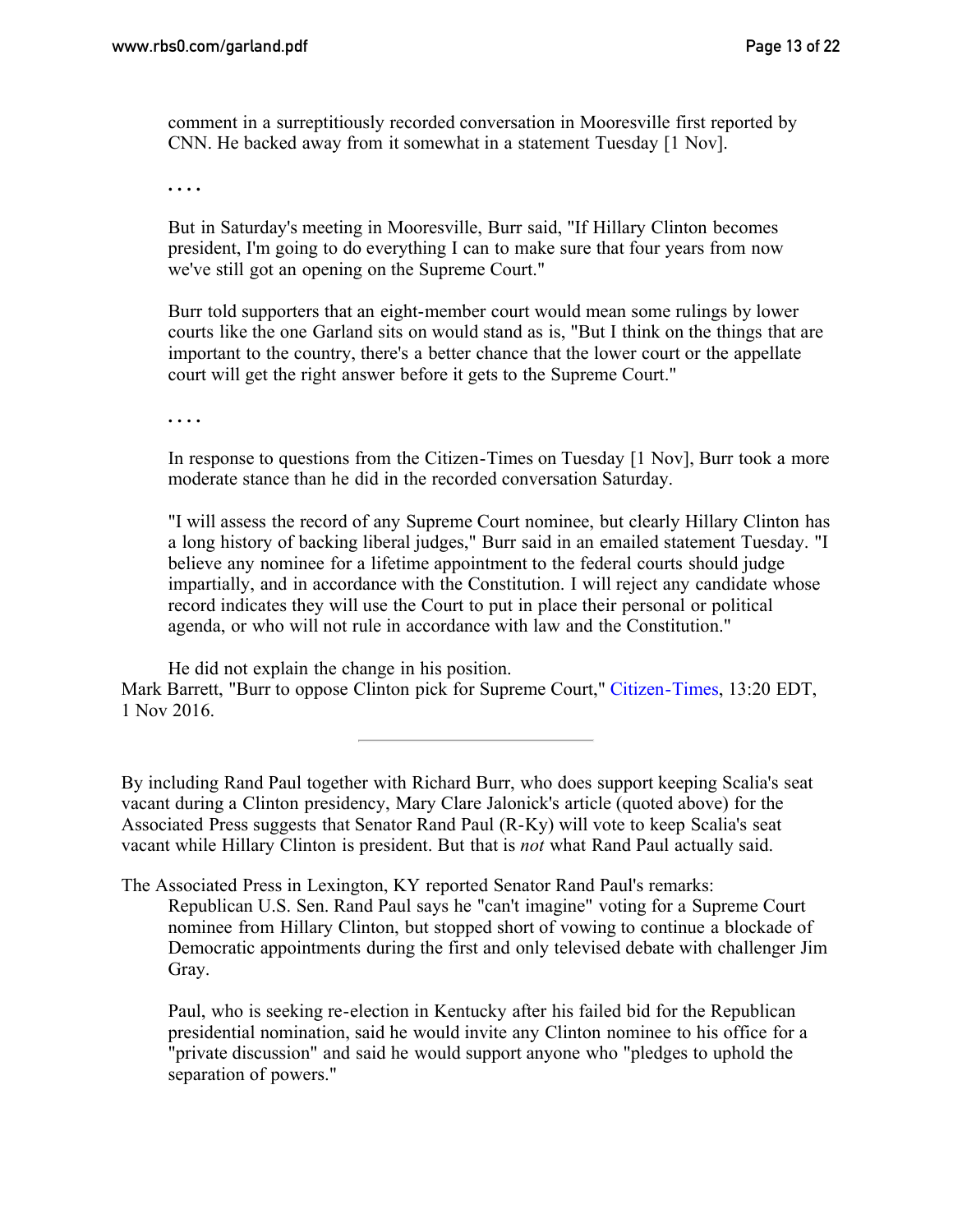"It is going to be very difficult for me to vote for a candidate who is coming forward saying they want to abuse the Constitution," he said. "I can't imagine voting for a Clinton nominee unless she would appoint somebody that actually were someone who believes in the separation of powers as the founders wrote into the Constitution."

Paul's pledge to meet with a Democratic Supreme Court nominee is more than some of his colleagues in the Republican-controlled Senate has done. Led by Senate Majority Leader Mitch McConnell, also of Kentucky, the Senate has refused to fill a vacancy on the Supreme Court simply because it occurred less than a year from the presidential election. Since then, other Republican senators — including Ted Cruz of Texas and John McCain of Arizona — have suggested a Republican-controlled Senate would block any Democratic nominee indefinitely.

Gray, the mayor of Lexington, criticized Paul and other Republicans for not considering Obama's nominee, calling it "another example of gridlock and dysfunction."

Adam Beam, "Paul, Gray clash over Supreme Court in US Senate debate," [Associated Press](http://bigstory.ap.org/article/3f022c04351d456b9de641201706d217/paul-gray-clash-over-supreme-court-us-senate-debate), 21:56 EDT, 31 Oct 2016.

Copy at [The State-Journal](http://www.state-journal.com/2016/11/01/republican-u-s-sen-rand-paul-challenger-jim-gray-clash-over-supreme-court/) in Frankfort, KY.

Here is what a cable television news channel in Kentucky reported: When asked whether he would vote for Clinton's Supreme Court pick if she's elected Nov. 8, Paul demurred.

"It's going to be very difficult for me to vote for a candidate who's come forward saying that they want to abuse the Constitution, abuse the people to allow power to gravitate to the presidency that's unconstitutional," he said.

"So I can't imagine voting for a Clinton nominee unless she were to appoint somebody that actually works under the belief in the separation of powers as the founders wrote into the Constitution."

[Paul's opponent, Lexington Mayor Jim] Gray called that "another illustration of the gridlock and the dysfunction in our system."

Kevin Wheatley, "Paul, Gray go head-to-head on myriad of issues in first — and last debate," [CN/2](http://mycn2.com/politics/paul-gray-go-head-to-head-on-myriad-of-issues-in-first-and-last-debate), 23:50 EDT, 31 Oct 2016.

Senator Rand Paul wants a Justice on the U.S. Supreme Court who "believes in the separation of powers". My comment is that Paul picked the wrong legal jargon. The separation of powers is inherent in the design of three equal branches of the U.S. Government: executive, legislative, and judicial. Perhaps Paul intended to say he wanted Justices who were opposed to abortions.

### **9 Nov 2016: Trump elected president**

<span id="page-13-0"></span>A few days before the election, political experts were agreed that Hillary Clinton would win the presidential election. On 5 November, the [New York Times](http://www.nytimes.com/2016/11/06/upshot/clinton-has-solid-lead-in-electoral-college-trumps-winning-map-is-unclear.html) published a news article with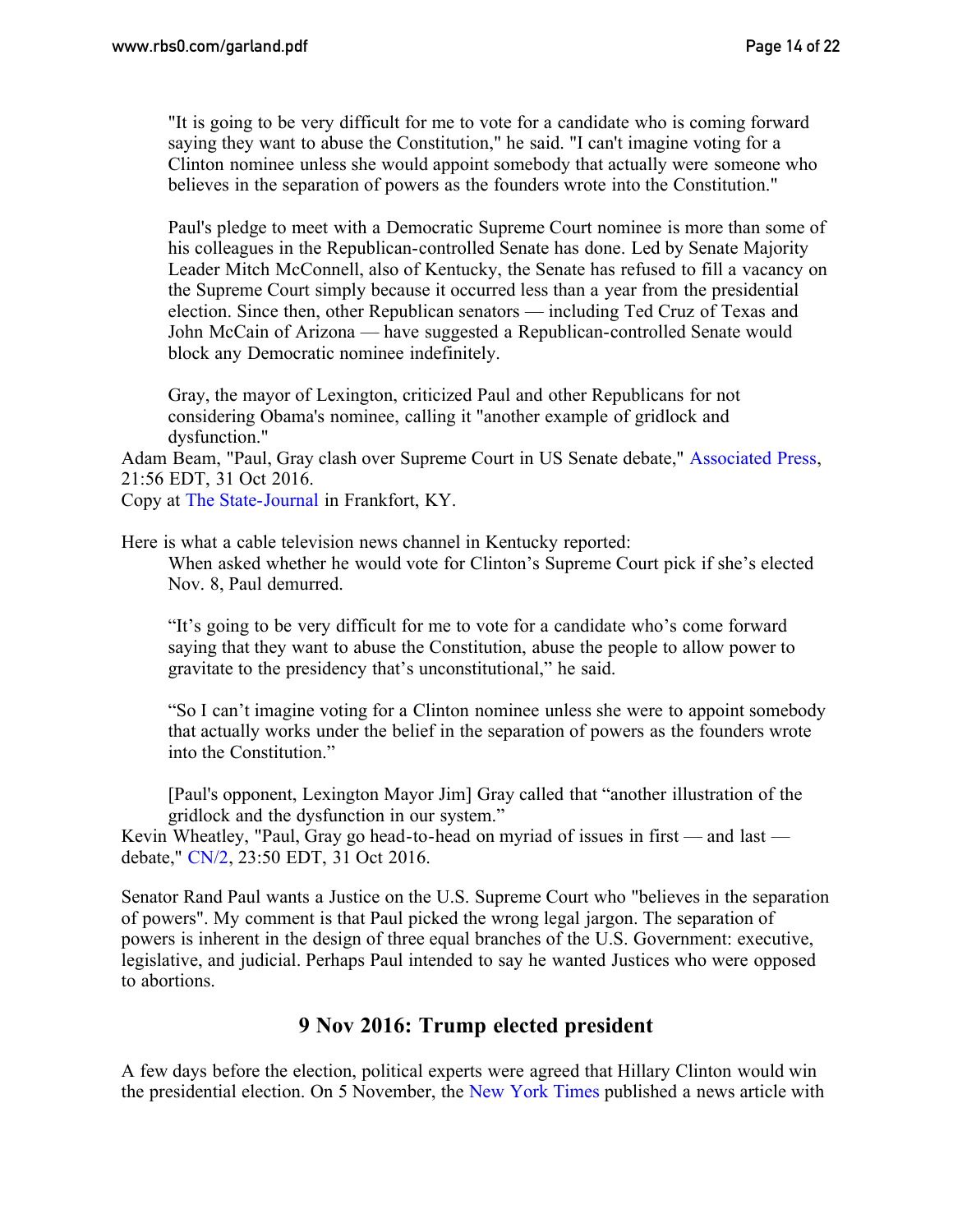the title: "Clinton Has Solid Lead in Electoral College; Trump's Winning Map Is Unclear". On the night of 6 November, the [Los Angeles Times](http://www.latimes.com/nation/politics/trailguide/la-na-trailguide-updates-here-s-our-final-electoral-map-of-the-1478473458-htmlstory.html) predicted Hillary would receive 352 Electoral College votes. (At least 270 votes are needed to win.) On the evening of 7 November, the [Huffington Post](http://www.huffingtonpost.com/entry/polls-hillary-clinton-win_us_5821074ce4b0e80b02cc2a94) predicted Hillary would win 323 electors and concluded: "Republican Donald Trump has essentially no path to an Electoral College victory." On 7 November, the [Washington Post](https://www.washingtonpost.com/news/the-fix/wp/2016/11/07/the-final-fix-map-shows-hillary-clinton-with-enough-electoral-votes-to-win-the-white-house/) published a news article with the title: "Hillary Clinton has enough electoral votes to win the White House in final Fix map". *The Washington Post* said: "She has 275 electoral votes solidly or leaning her way — five more than she needs to win the White House...."

But by 21:30 EST on 8 November, the counting of votes in the election showed Trump winning a number of states (e.g., Florida, Ohio, Pennsylvania, Wisconsin, Michigan, North Carolina, etc.) that Hillary Clinton had been predicted to win. Not only did Trump win the presidency, but the Republican party retained their majority in both the U.S. House of Representatives and the U.S. Senate. In the end, Hillary Clinton had only 232 votes in the Electoral College, far short of the 270 votes needed to become president.

On the morning of 9 November, the [Washington Post](https://www.washingtonpost.com/politics/courts_law/trumps-victory-has-enormous-consequences-for-the-supreme-court/2016/11/09/1ea52b3e-a671-11e6-ba59-a7d93165c6d4_story.html) reported that Trump's victory "has enormous consequences for the Supreme Court" by "dismantling Democratic hopes for a liberal majority on the high court for the first time in nearly a half-century." The [Wall Street Journal](http://www.wsj.com/articles/donald-trump-poised-to-tilt-supreme-court-1478700002) published a similar article. Later, the [NY Times](http://www.nytimes.com/2016/11/10/us/politics/trump-supreme-court.html) published an article on this topic. Above, in my comment on McConnell's 15 March 2016 speech, I said: "the American people do not understand constitutional law." I suspect few people who voted for Trump understood the severe consequences for the U.S. Supreme Court.

Several commentators recognized after the election that McConnell had won the battle with Obama over the confirmation of Merrick Garland to the U.S. Supreme Court. (See, e.g., [CNN;](http://www.cnn.com/2016/11/09/politics/merrick-garland-supreme-court/) [Politico;](http://www.politico.com/story/2016/11/supreme-court-mitch-mcconnell-231150) [Forbes.](http://www.forbes.com/sites/danielfisher/2016/11/09/trump-victory-keeps-conservative-agenda-alive/)) It seems clear that McConnell won, *but* he established a precedent for more partisan bickering in the future in the U.S. Senate, and the American people lost the opportunity for a Supreme Court that might have given them more personal freedom.

A more conservative U.S. Supreme Court threatens abortion rights, equal rights for homosexuals (e.g., same-gender marriage), and an expansion of the right to privacy. In my opinion, the so-called conservative judges threaten individual freedom to make choices according to personal values. I say "so-called conservative", because a real conservative would believe in a minimalist government, and maximum personal freedom for individual people. To be bluntly honest, the so-called conservative judges on the U.S. Supreme Court are really attempting to impose Catholic religious dogma — or fundamentalist Christian dogma — on *everyone* in the USA. In 2005, I wrote an essay titled *[Freedom](http://www.rbs2.com/majority.pdf) from the Majority in the USA* that explained the constitutional limits on the ability of the majority to impose their values on everyone. Unfortunately, the U.S. Supreme Court can change those constitutional limits at any time.

On 15 November, the [Associated Press](http://bigstory.ap.org/article/a9abff0bcdbe40c7a2f82018d614fc37/trump-victory-could-imperil-roe-v-wade-abortion-ruling) published a news article with the title: "Trump victory could imperil Roe v. Wade abortion ruling".

The severe consequences for the U.S. Supreme Court from President Trump's nominees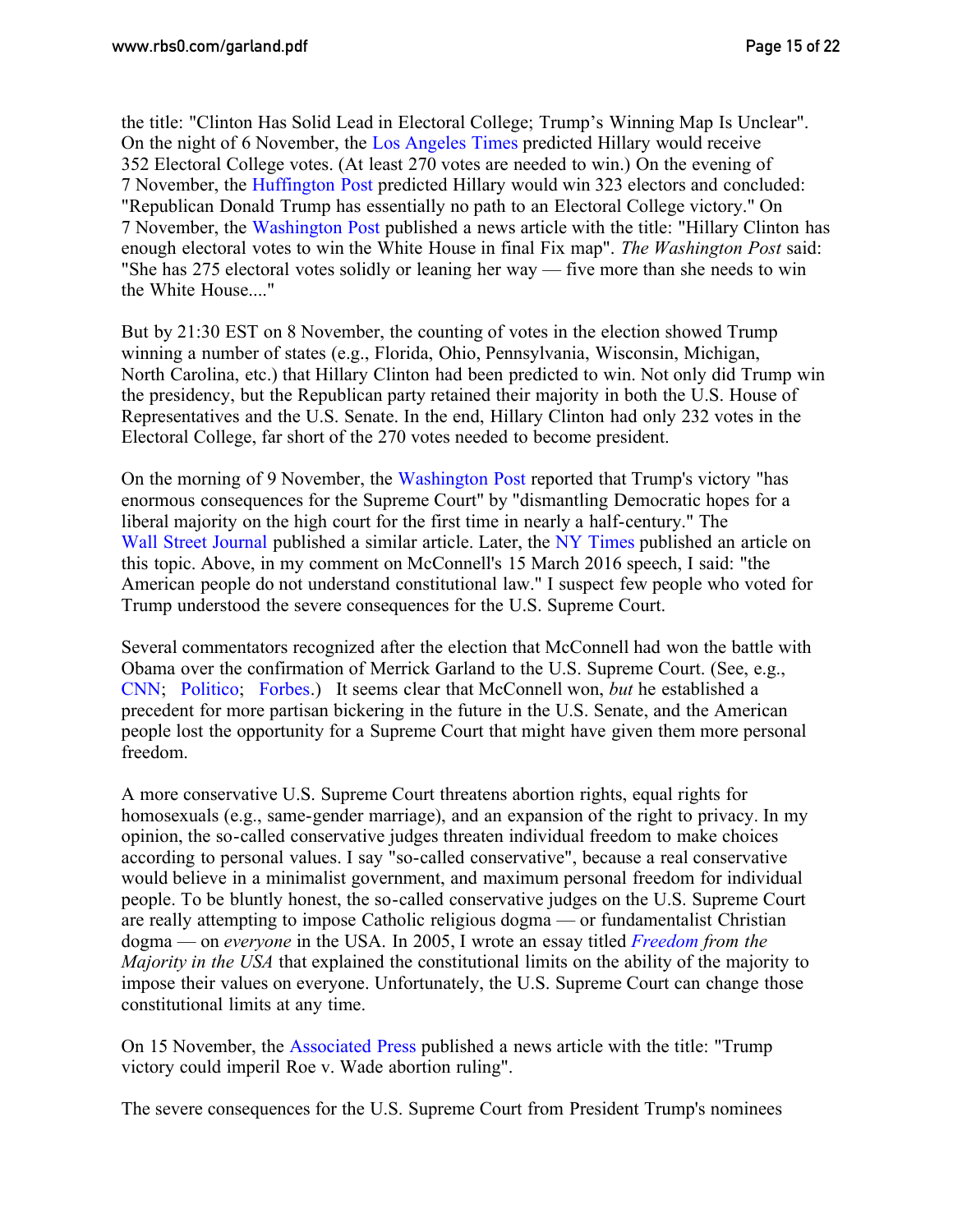comes as *no* surprise to well-informed voters. Trump released an initial list of his possible nominees to the U.S. Supreme Court on 18 May 2016. [NY Times;](http://www.nytimes.com/2016/05/19/us/politics/donald-trump-supreme-court-nominees.html) [Reuters;](http://www.reuters.com/article/us-usa-election-trump-court-list-idUSKCN0YA2XV) [Associated Press;](http://elections.ap.org/content/trump-unveils-list-potential-picks-supreme-court-seat) [Washington Post.](https://www.washingtonpost.com/news/post-politics/wp/2016/05/18/donald-trump-releases-list-of-11-potential-supreme-court-nominees/) Trump released an additional list of his possible nominees to the U.S. Supreme Court on 23 Sep 2016. [CBS News;](http://www.cbsnews.com/news/donald-trump-expands-list-of-possible-supreme-court-picks/) [Washington Post.](https://www.washingtonpost.com/news/volokh-conspiracy/wp/2016/09/24/donald-trumps-expanded-supreme-court-list-changes-nothing/)

Trump promised to nominate Supreme Court justices from the names on his two lists. Such a campaign promise is *not* legally enforceable, for reasons discussed in my [essay](http://www.rbs2.com/elecprom.pdf) in 2012.

From February 2016 through 7 November 2016, Republicans were afraid that Obama and Hillary Clinton would nominate liberal justices to the U.S. Supreme Court and change the direction of that Court for perhaps the next thirty years. But after the election on 8 November, it is the liberals who are worried that Trump will nominate conservative justices to the U.S. Supreme Court and change the direction of that Court for perhaps the next thirty years. In addition to Scalia's vacant seat, three justices are at least 78 years of age and they could retire or die during Trump's term as president.

### *Why* **Trump won**

While this essay is about Obama's nomination of Merrick Garland to the U.S. Supreme Court in 2016, I can not resist including a brief explanation of *why* Trump won the election. The following quotation was written by a senior fellow at the Hudson Institute.

Prior to 2016, Americans imposed pretty clear resume requirements on their presidents. Every man elected as president between 1789 and 2012 had either been a vice president, a governor, a senator, a cabinet secretary, or a commanding general — with one exception. That exception was the foremost spokesman on the foremost issue of the day, and even he, Abraham Lincoln, had been a congressman.

So how did Donald Trump, a man who has held none of the positions listed above, beat a former senator and cabinet secretary to win the presidency? In an election focused on character, Trump won on the issues.

**. . . .**

What's more, among the 14 percent of voters who thought *neither* candidate was qualified, Trump won by 54 points (69 to 15 percent). Among the 5 percent who thought both were qualified, he won by 48 points (70 to 22 percent). Among the 14 percent who thought neither candidate had the right temperament, Trump won by 59 points (71 to 12 percent). Among the 6 percent who thought both did, he won by 58 points (77 to 19 percent).

In other words, when Americans didn't view considerations of character or experience as decisive [39% of people in exit polls], they voted for Trump over Clinton by huge margins. They did so because four issues favored him — immigration, trade, the Supreme Court, and Obamacare — while no issues favored her.

**. . . .**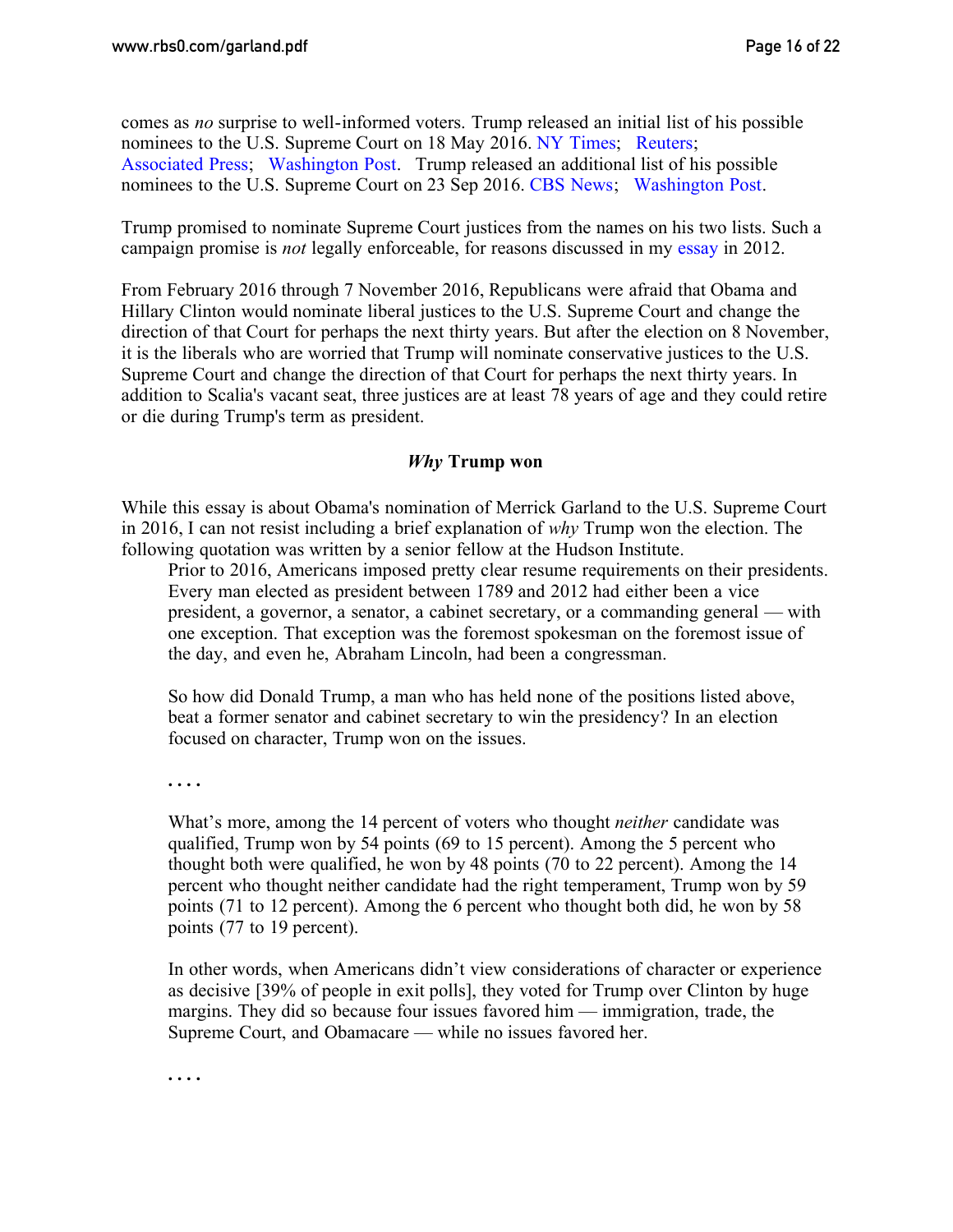Immigration is actually a big reason why. .... Among the one-eighth of voters who said immigration was the most important issue, however, Trump won by a 2-to-1 margin (64 to 32 percent) ....

**. . . .**

The Supreme Court was a third issue favoring Trump. .... Among the 70 percent who said [Supreme Court appointments] were important, Trump won by 4 points (50 to 46 percent). Among the subset of that 70 percent who said the Court was the most important factor in their vote, Trump won by 15 points (56 to 41 percent). The more people cared about the Court, the more apt they were to vote for Trump.

**. . . .**

Indeed, voters preferred Trump's views on the issues so overwhelmingly to Clinton's, or Obama's, that they were willing to break with 227 years of precedent and trust the presidency to a man who hadn't occupied any of the traditional stepping-stone political offices. This is really quite extraordinary.

Jeffrey Anderson, "Trump Won on the Issues," [Real Clear Politics,](http://www.realclearpolitics.com/articles/2016/11/18/trump_won_on_the_issues_132383.html) 18 Nov 2016.

A commentator at *Forbes* magazine saw it differently. He blamed Trump's win on Democrats who were repelled by Hillary, and who failed to vote.

[Trump] won because Hillary Clinton was less attractive to the traditional Democratic base of urban, minorities, and more educated voters. .... Running against Trump, any Democratic candidate should have ridden a wave of anti-Trump sentiment among these [Democratic] voters. It therefore took a strong distaste for Hillary Clinton among the Democratic base to not only undo this wave, but to lose many additional liberal votes.

......... the Democratic base did not turn out to vote as it did for Obama. Those sure-Democrats who stayed home handed the election to Trump.

Omri Ben-Shahar, "The Non-Voters Who Decided The Election: Trump Won Because Of Lower Democratic Turnout," [Forbes](http://www.forbes.com/sites/omribenshahar/2016/11/17/the-non-voters-who-decided-the-election-trump-won-because-of-lower-democratic-turnout/#c40478940a11), 17 Nov 2016.

Opinion polls before the election show that *both* Trump and Hillary Clinton were disliked by many likely voters. Specifically, Hillary was seen as dishonest and untrustworthy by many likely voters. For example, on 25 July 2016, the [Washington Post](https://www.washingtonpost.com/news/the-fix/wp/2016/07/25/4-brutal-poll-numbers-that-greet-hillary-clinton-at-the-democratic-national-convention/) cites a [CNN](http://i2.cdn.turner.com/cnn/2016/images/07/25/trump.clinton.poll.pdf) opinion poll that concludes "68 percent say Clinton isn't honest and trustworthy" and a [CBS](http://www.cbsnews.com/news/poll-hillary-clinton-and-donald-trump-tied-going-into-democratic-convention/) opinion poll that says: "But two in three voters continue to think she is not honest and trustworthy — just 29 percent saying that she is trustworthy." On 20 October 2016, [CNN](http://www.cnn.com/2016/10/20/politics/donald-trump-hillary-clinton-ohio-poll-tie/) mentions an opinion poll in Ohio in which 59% of likely voters believed Hillary was "dishonest and untrustworthy", compared to 51% for Trump. I believe there is substance to Ben-Shahar's simple explanation for why Trump won.

# **Democrats are also obstructionist**

<span id="page-16-0"></span>The facts reported above clearly show that in 2016, the Republican party in the U.S. Senate is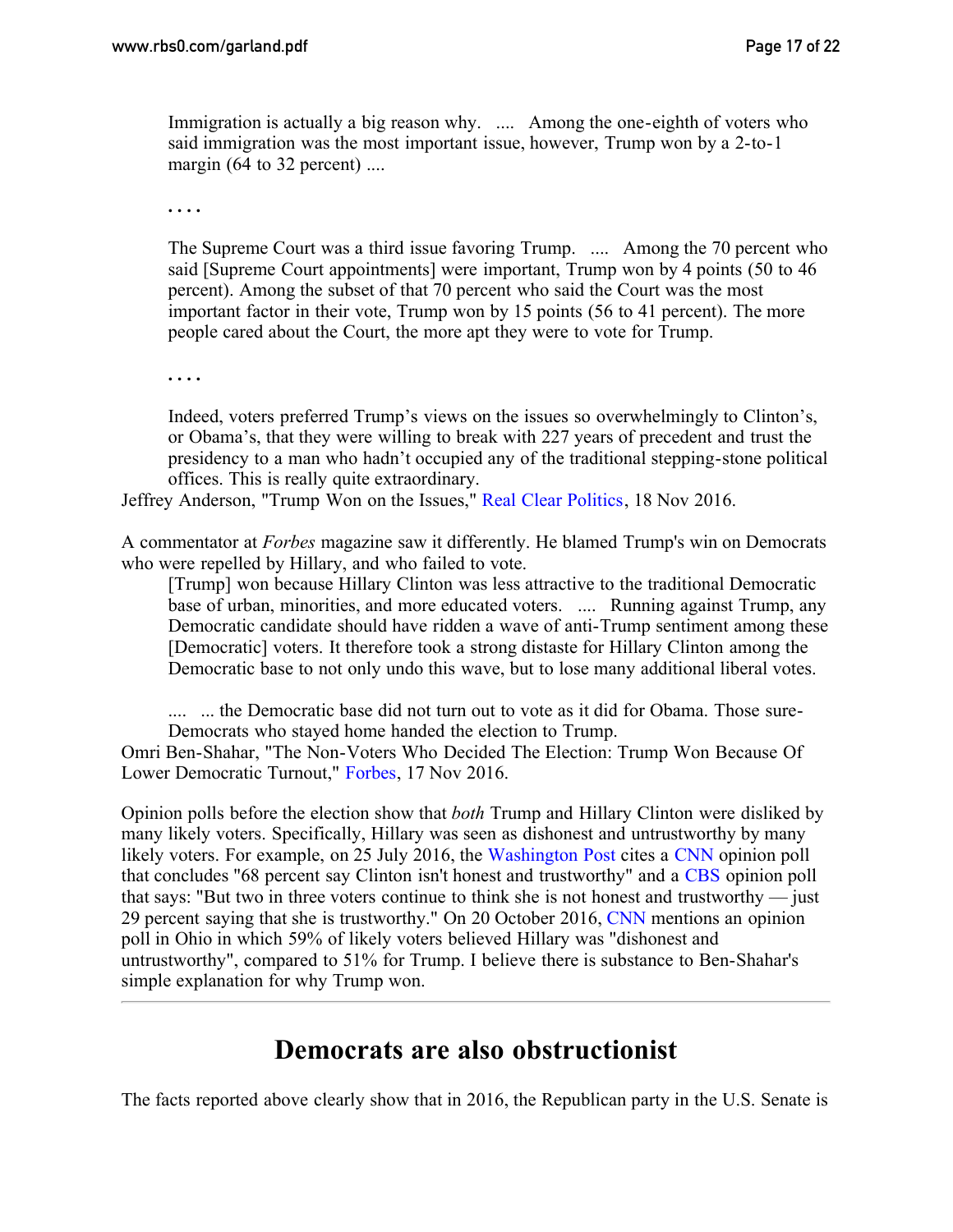obstructionist — blocking consideration of any Supreme Court nominee by a president who is a member of the Democratic party.

But it would be wrong to conclude that Republicans are more obstructionist than Democrats. History shows that Democrats have sometimes blocked consideration of a nominee by a president who is a member of the Republican party.

Back in 2001-2008, Democrats were refusing to confirm some judicial nominations by the Republican president (George W. Bush).

On 22 February 2003, President George W. Bush said in his weekly radio address: On the Senate side, there is a crucial item of business that has been delayed for too long. We face a vacancy crisis in the federal courts, made worse by senators who block votes on qualified nominees. These delays endanger American justice. Vacant federal benches lead to crowded court dockets, overworked judges and longer waits for Americans who want their cases heard. Regional appeals courts have a 15 percent vacancy rate, and filings in those courts reached an all-time high again last year.

Since taking office, I have sent to the Senate 34 qualified mainstream nominees for the federal courts of appeals. To date, only half of them have received a vote in the Senate, and 12 of the remaining 17 nominees have been waiting more than a year for a floor vote.

It is my responsibility to submit judicial nominations. It is the Senate's responsibility to conduct prompt hearings and an up or down floor vote on all judicial nominees. Yet a handful of Democratic senators, for partisan reasons, are attempting to prevent any vote at all on highly-qualified nominees.

**. . . .**

.... Yet after 21 months, [Miguel Estrada] still cannot get an up or down vote from the Senate. Democrats are stalling Miguel Estrada's nomination, while they search in vain for a reason to reject him. Some senators who once insisted that every appeals court nominee deserves a vote have abandoned that principle for partisan politics. Their tactics are unfair to the good man I have nominated, and unfaithful to the Senate's own obligations.

I call on the Senate Democratic leadership to stop playing politics, and permit a vote on Miguel Estrada's nomination [to the U.S. Court of Appeals for the DC Circuit]. Let each senator vote as he or she thinks best, but give the man a vote.

George W. Bush, "President's Weekly Radio Address," [White House,](https://georgewbush-whitehouse.archives.gov/news/releases/2003/02/20030222-1.html) 22 Feb 2003.

On 9 May 2003, President George W. Bush said:

Today, we are facing a crisis in the Senate, and therefore, a crisis in our judiciary. Highly qualified judicial nominees are waiting years to get an up-or-down vote from the United States Senate. They wait for years while partisans search in vain for reasons to reject them. The obstructionist tactics of a small group of senators are setting a pattern that threatens judicial independence. Meanwhile, vacancies on the bench and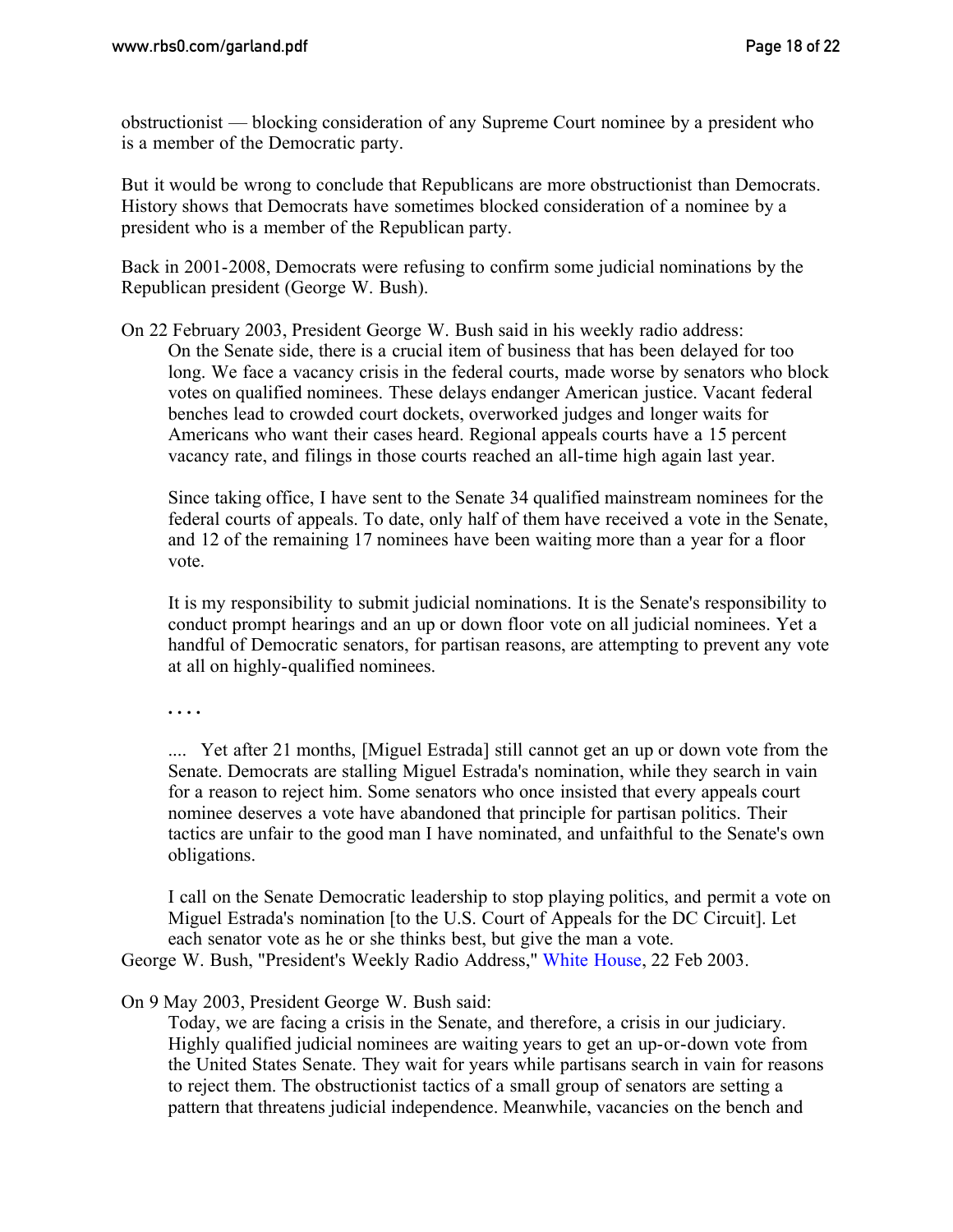overcrowded court dockets are causing delays for citizens seeking justice. The judicial confirmation is broken, and it must be fixed for the good of the country.

**. . . .**

Exactly two years ago, I announced my first 11 nominees to the federal appeals court. I chose men and women of talent and integrity, highly qualified nominees who represent the mainstream of American law and American values. Eight of them waited more than a year without an up-or-down vote in the United States Senate. As of today, three of that original group have waited two years. Their treatment by a group of senators is a disgrace.

Overall, I have sent to the Senate 42 superb nominees for federal courts of appeal. Eighteen of them are still waiting for a vote in the Senate; and eight of those 18 have been waiting more than a year. More appeals court nominees have had to wait over a year for a hearing in my presidency than in the last 50 years combined. This is not just business as usual; this is an abdication of constitutional responsibility, and it is hurting our country.

**. . . .**

.... And the trend is clear: Of the 18 appeals court nominees awaiting a vote, all who have been rated by the American Bar Association have received well qualified or qualified ratings. Some Democratic senators have referred to those ratings as the gold standard. But those same senators have ignored those high marks, and instead of applying the gold standard, have applied a double standard to some of my nominees. The Senate has a constitutional responsibility to hold an up-or-down vote.

Throughout most of our history, the Senate has exercised this responsibility and voted promptly on judicial nominees. During the administration of former Presidents [George H.W.] Bush and Clinton, however, too many appeals court nominees never received votes. And today the situation is worse than ever, making the need for reform greater than ever.

George W. Bush, "President Calls for Judicial Reform," [White House,](https://georgewbush-whitehouse.archives.gov/news/releases/2003/05/20030509-4.html) 9 May 2003.

Incidentally, Estrada withdrew his name from consideration in September 2003, without receiving any vote in the full U.S. Senate. Senator Orin Hatch (R-Utah), the Chairman of the Senate Judiciary Committee, said: "It is truly a sad record that the Senate, for the first time ever, has terminated a circuit court nomination by filibuster rather than by an up-or-down vote." 149 Congressional Record at S11097 (4 Sep 2003).

#### On 18 May 2005, CNN reported:

"In the last two elections, the American people made clear they want judges who will faithfully interpret the law, not legislate from the bench," Bush told a Republican Party event Tuesday evening.

"I have a duty to nominate well-qualified men and women to the federal judiciary. I have done just that, and I will continue to do so," he said.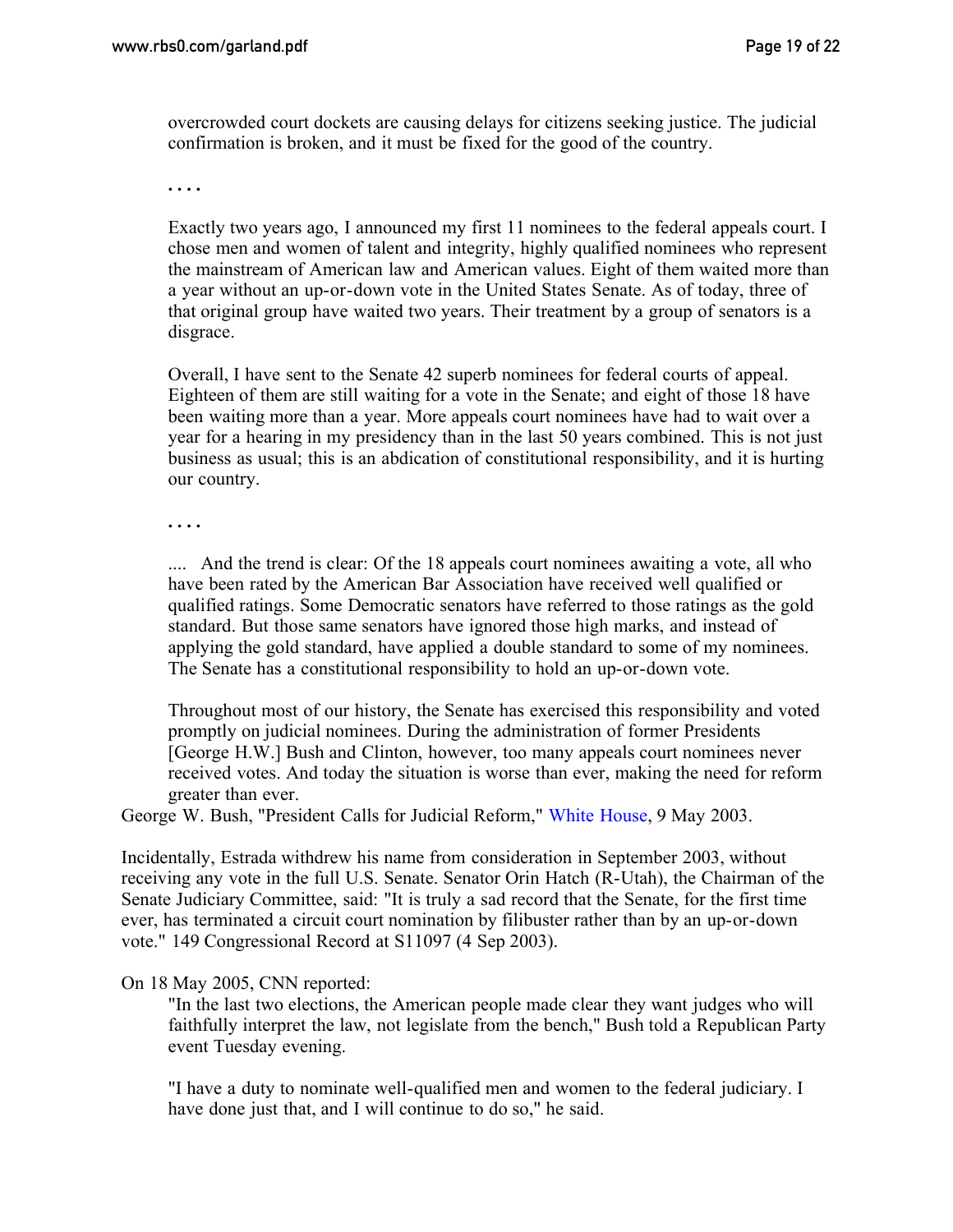"The Senate also has a duty — to promptly consider each of these nominations on the Senate floor, discuss and debate their qualifications and then give them the up or down vote they deserve."

During Bush's first term, Senate Democrats used filibusters to block 10 of his 218 court nominees. Bush renominated seven of them this year, and Senate Majority Leader Bill Frist is threatening to force a confrontation over the issue this week.

The filibuster, a form of extended debate that dates to the 1850s, can be overcome only by a three-fifths majority of 60 votes, a move known as invoking cloture.

With Democrats holding 44 seats in the 100-member Senate, they could hold up a vote on a nominee indefinitely. So usually only their threat of a filibuster has been sufficient to keep Republicans from bringing a nomination to the floor for a vote. "Bush demands vote on judges," [CNN,](http://www.cnn.com/2005/POLITICS/05/17/filibuster.fight/) 07:28 EDT, 18 May 2005.

In January 2006, liberal democrats in the U.S. Senate — including Ted Kennedy and John Kerry from Massachusetts — attempted a filibuster to prevent the full Senate from voting on the confirmation of Alito to the U.S. Supreme Court.

On 30 January 2006, *The Washington Post* reported on the end of the filibuster: The Senate voted 72 to 25 to end debate on Alito's nomination and to allow a roll call on his confirmation today [30 Jan 2006], shortly before noon. Alito's supporters garnered a dozen more votes than the 60 they needed to choke off a Democratic filibuster effort, which would have allowed debate to continue indefinitely.

**. . . .**

"The sword of the filibuster has been sheathed," [Senate Majority Leader Bill Frist (R-Tenn.)] told his colleagues moments before the roll call began. He scolded Democrats who pursued the stalling tactic on behalf of "the liberal activist agenda," and he warned that top lawyers may decline judicial nominations if they fear the confirmation process has become too brutal and partisan.

Charles Babington, "Senate to Vote On Alito Today," [Washington Post,](http://www.washingtonpost.com/wp-dyn/content/article/2006/01/30/AR2006013001021.html) 30 Jan 2006.

The White House reacted to the Senate invoking cloture and proceeding to confirm Justice Alito:

I am pleased that a strong, bipartisan majority in the Senate decisively rejected attempts to obstruct and filibuster an up-or-down vote on Judge Sam Alito's nomination. The Senate has a constitutional responsibility to hold an up-or-down vote on every judicial nominee — and throughout its 216-year history, the Senate has held an up-or-down vote on every Supreme Court nominee with majority Senate support. Judge Alito is extraordinarily well-qualified to serve on our Nation's highest court, and America is fortunate that this good and humble man is willing to serve. I look forward to the Senate voting to confirm Sam Alito as the 110th Justice of the Supreme Court.

White House, "President Pleased by Senate's Failure to Obstruct Vote for Judge Alito's Supreme Court Nomination," [White House,](https://georgewbush-whitehouse.archives.gov/news/releases/2006/01/20060130-5.html) 30 Jan 2006.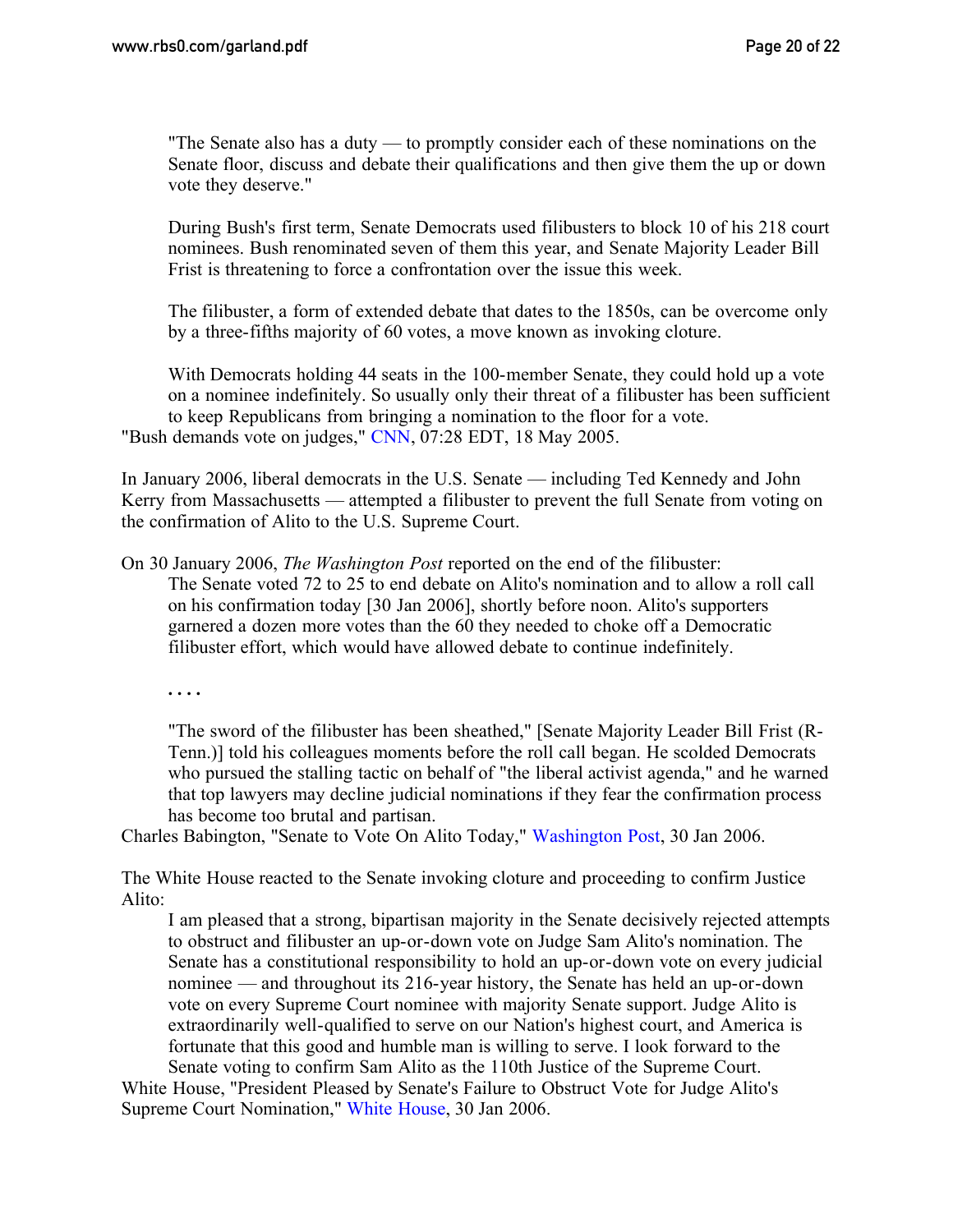*Both* political parties — Democrats and Republicans — are obstructionist, albeit at different times. The real problem is when the political party in the majority in the U.S. Senate is different from the political party of the president of the USA.

# **Conclusion**

Assuming Hillary Clinton wins the presidency, and assuming the Republicans continue to have a majority in the U.S. Senate, then it appears in October 2016 — see quotes from McConnell, McCain, Cruz, and Burr cited above — that Scalia's chair on the U.S. Supreme Court could be empty for at least 5 years (i.e., from February 2016 to February 2021).

I think 28 U.S.C. §1 implies that there should normally be *nine* justices on the U.S. Supreme Court. If a justice dies or retires, I expect the president to promptly nominate a replacement, and I expect the Senate to promptly fulfill its Constitutional duty to either confirm or reject that nominee.

Since June 2014, I have been writing monthly essays about the dysfunctional Iraqi parliament, as part of my essays on the Syrian civil war and the U.S. war against ISIL in Iraq and Syria. Reading news reports about the dysfunctional Iraqi parliament has given me a new perspective on the current dysfunction in the U.S. Congress. In Iraq, former prime minister Maliki and others in parliament are frustrating current prime minister Abadi in his attempt to reform the Iraqi government. It is becoming commonplace for legislators in the U.S. Congress to refuse to listen to colleagues from the other political party, and for legislators to engage in stunts like shutting down the federal government over a budget dispute, or refusing to hold confirmation hearings on a nominee.

One of the worst stunts in 2015 was during President Obama's delicate negotiations with Iran to stop Iran from developing nuclear weapons. On 8 March 2015, 47 Republicans in the U.S. Senate wrote a letter to the president of Iran, informing him that the next president of the USA could repudiate any agreement with Iran, unless the agreement was approved by Congress. [NY Times](http://www.nytimes.com/2015/03/10/world/asia/white-house-faults-gop-senators-letter-to-irans-leaders.html); [Bloomberg;](https://www.bloomberg.com/view/articles/2015-03-09/republicans-warn-iran-and-obama-that-deal-won-t-last) [Washington Post.](https://www.washingtonpost.com/news/post-politics/wp/2015/03/10/heres-a-list-of-the-gop-senators-who-signed-the-iran-letter/) That letter undercut the President of the United State, and interfered with the President's foreign policy.

One remembers the shameful confirmation hearings in the U.S. Senate for Judge Bork in 1987. While I disagree with Bork's judicial philosophy, he deserved a more dignified treatment by the U.S. Senate.

It *should* be a national scandal that purely partisan politics is more important to the U.S. Senate than the merit of nominees to the U.S. Supreme Court.

McConnell's refusal to hold confirmation hearings on any nominee to the U.S. Supreme Court during the last ten months of Obama's presidency was a dereliction of constitutional duty. Worse, the election of Trump to be president assures nomination of judges to the U.S. Supreme Court who will threaten abortion rights, equal rights for homosexuals (e.g., samegender marriage), and an expansion of the right to privacy. President Trump and the